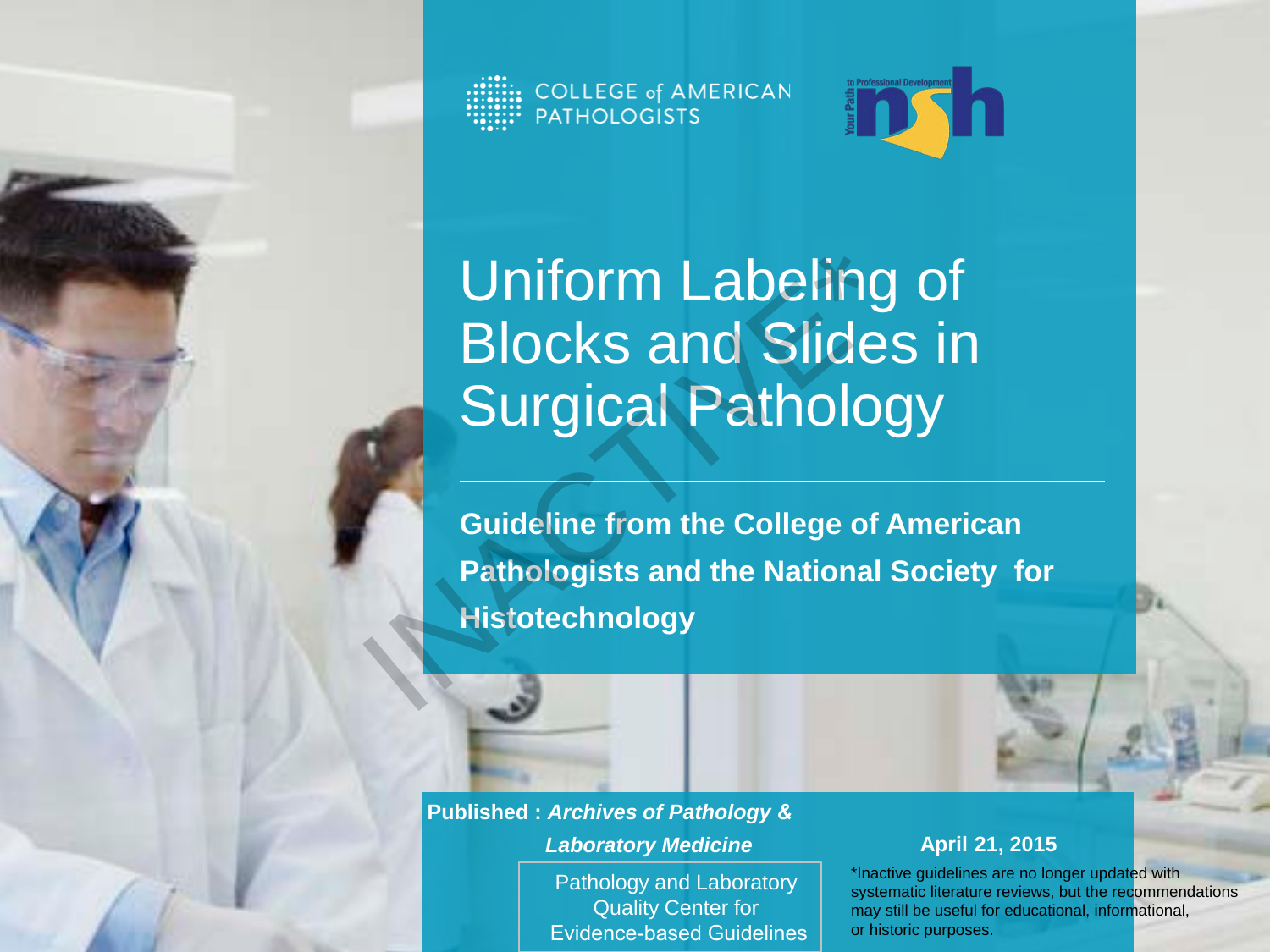#### **Background**

- **Labeling practice varies from institution to institution; this variation introduces a potential risk of misdiagnosis due to pre-analytic errors**
- **A consistent, standardized method for labeling blocks and slides derived from patient specimens is desirable as it would facilitate consultation between institutions and mitigate the risk of identification errors** practice varies from institut<br>
1; this variation introduces<br>
gnosis due to pre-analytic e<br>
ent, standardized method for<br>
id slides derived from patie<br>
ile as it would facilitate cons<br>
institutions and mitigate the

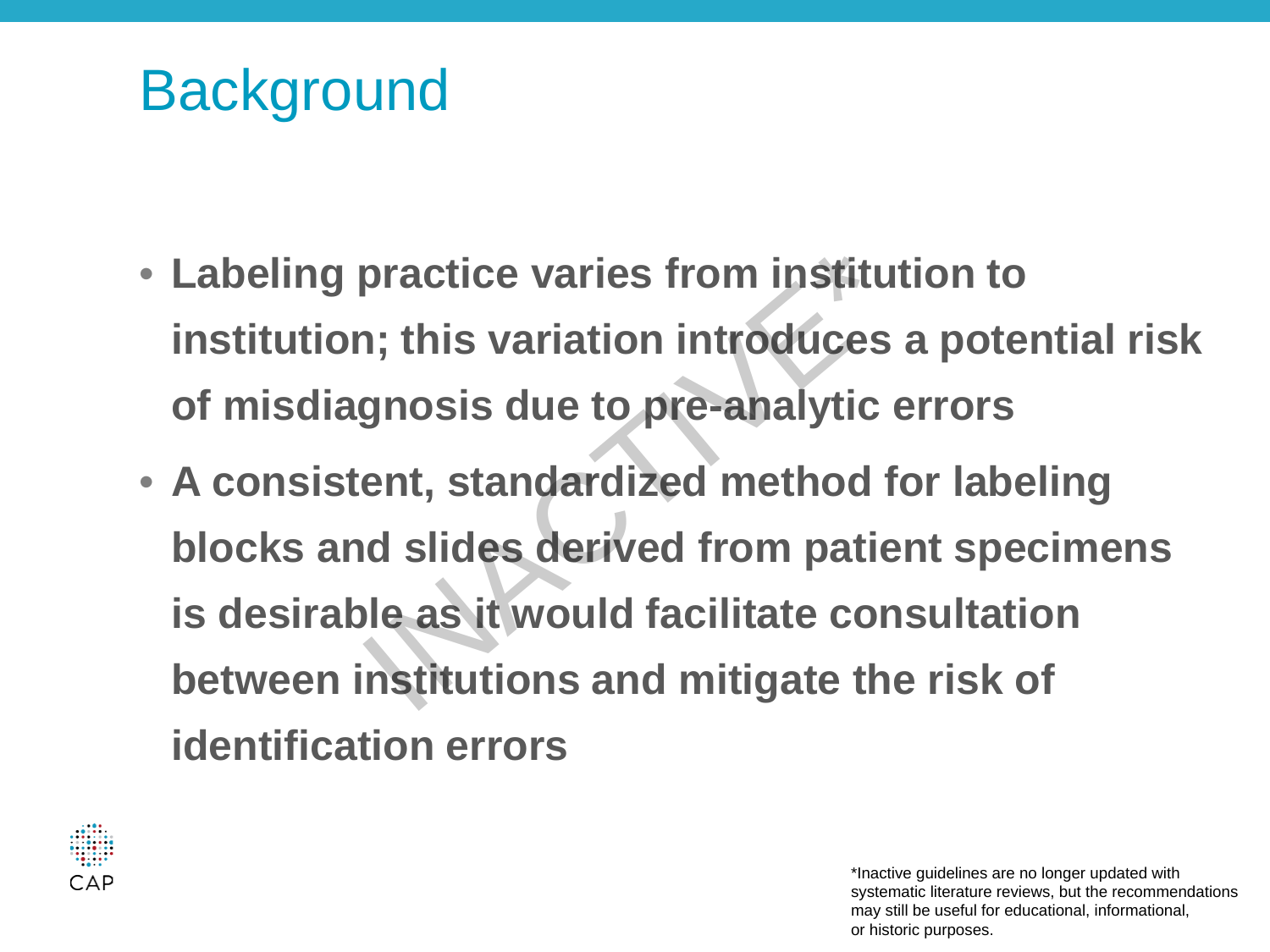#### **Introduction**

**CAP and NSH convened an expert panel of pathologists and histotechnologists to systematically review published documents and develop evidence-based recommendations** I convened an expert panel of pa<br>
pgists to systematically review pu<br>
Ind develop evidence-based recor<br>
Iy followed the IOM Standards for De<br>
worthy Clinical Practice Guidelines<br>
stablish transparency<br>
anage conflicts of i

- **Closely followed the IOM Standards for Developing Trustworthy Clinical Practice Guidelines**
	- o **Establish transparency**
	- o **Manage conflicts of interest**
	- o **Establish multidisciplinary panel**
	- o **Perform systematic review**
	- o **Rate strength of recommendations**
	- o **Articulate the recommendations**
	- o **Include external review**

3

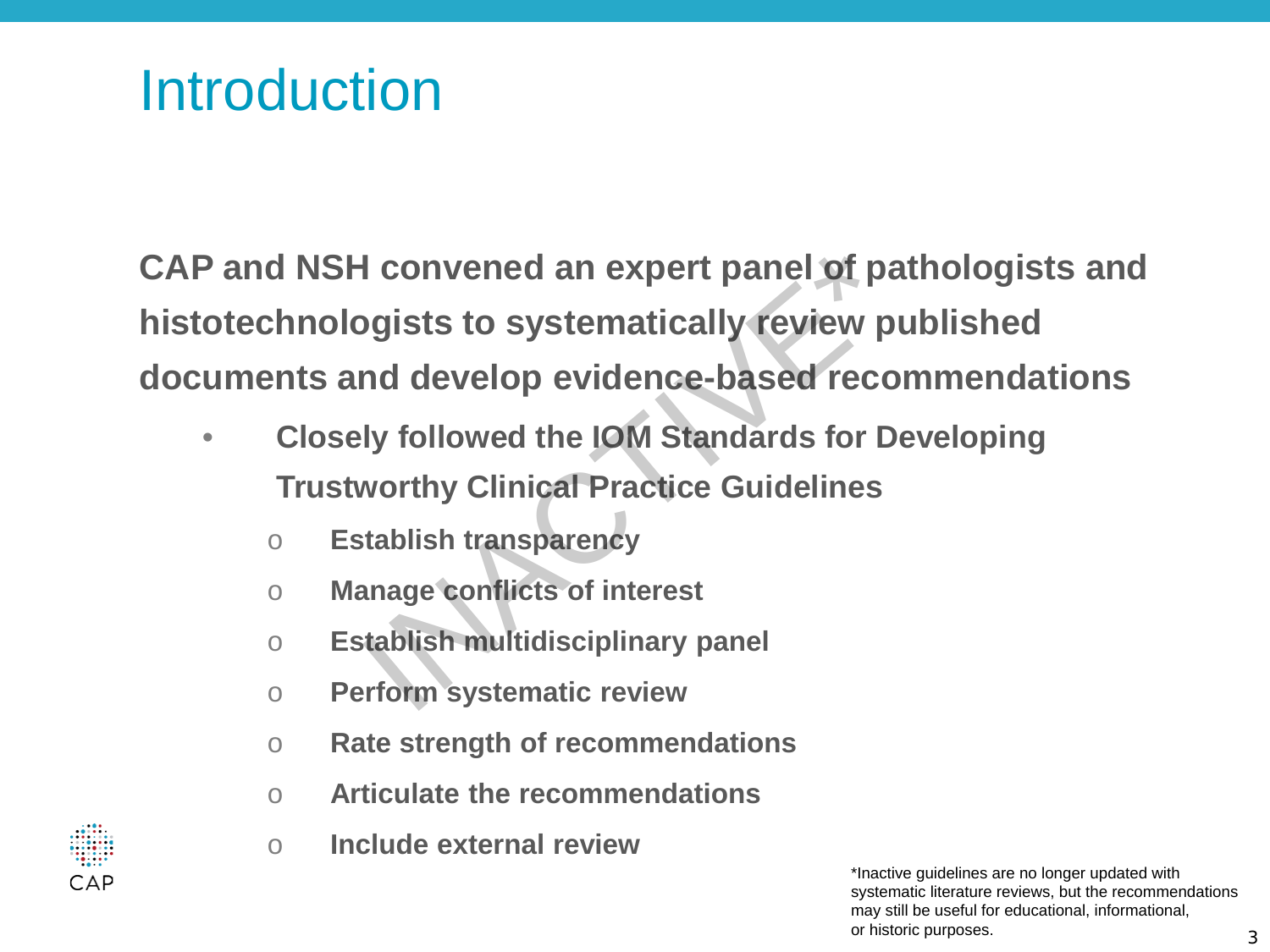#### Expert panel

- **Richard W. Brown, MD,FCAP: CAP Co-Chair**
- **Vincent Della Speranza, MS,HTL(ASCP): NSH Co-Chair** Sown, MD,FCAP: CAP Co-C<br>
Solar Speranza, MS,HTL(ASCP):<br>
Via Alvarez, HT(ASCP), NSH<br>
Eisen, MD,FCAP<br>
Tishberg, MD,FCAP<br>
ii, MD,FCAP<br>
iago, HTL(ASCP), NSH
- **Janice Olivia Alvarez, HT(ASCP), NSH**
- **Richard N. Eisen, MD,FCAP**
- **David P. Frishberg, MD,FCAP**
- **Juan Rosai, MD,FCAP**
- **Jerry Santiago, HTL(ASCP), NSH**
- **Janet Tunnicliffe, ART, MLT, NSH**
- **Christina Lacchetti, MHSc, Consultant Methodologist**



**6 Nicole E. Thomas, MPH, CT(ASCP)cm EXECTS COLLEGE OF AMERICAN PATHOLOgists. All rights reserved.** 4 **1999 1999. The second of the second of the second of the second of the second of the second of the second of the second of the second of the second of the** 

systematic literature reviews, but the recommendations may still be useful for educational, informational, or historic purposes.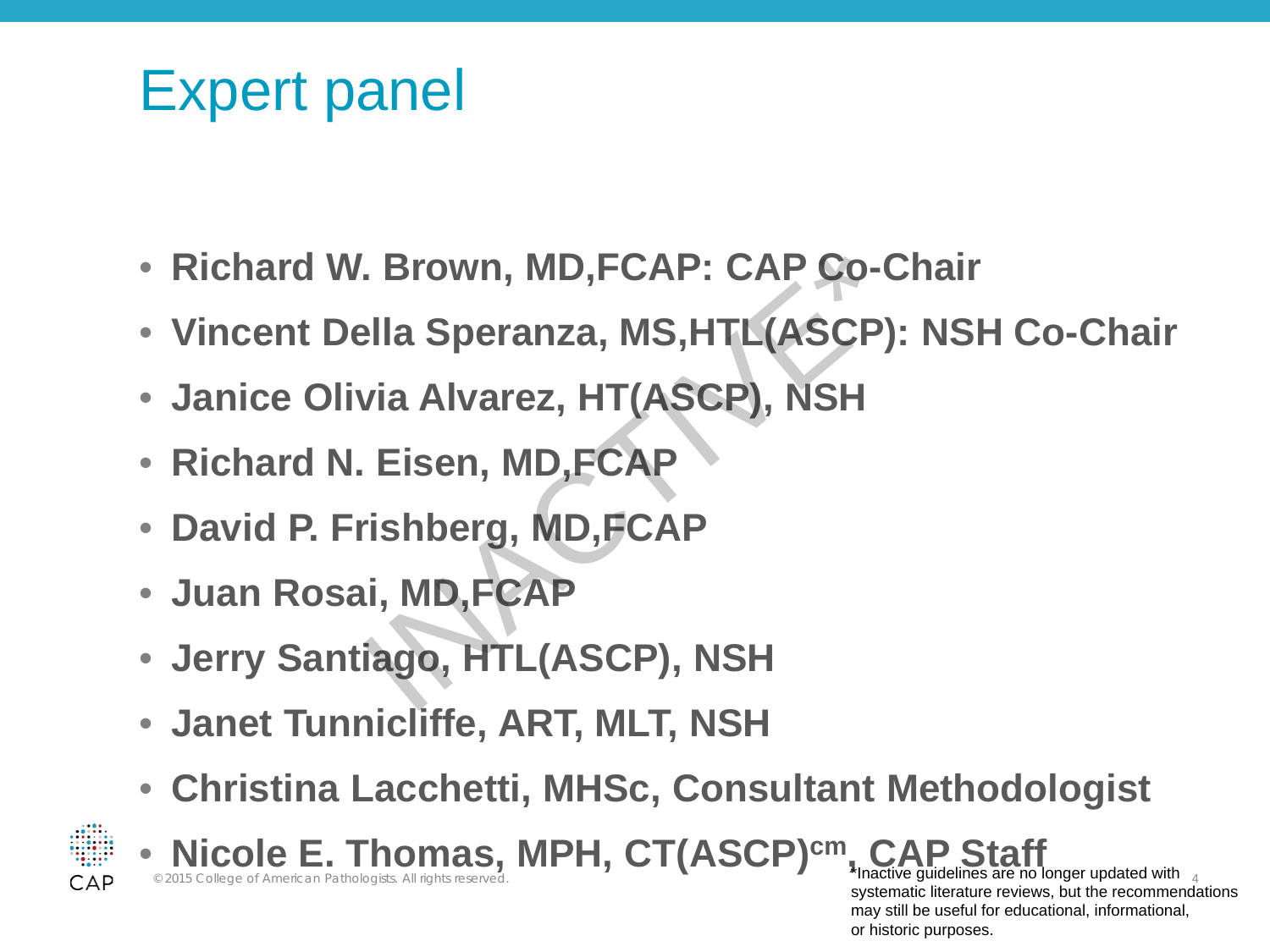#### Systematic evidence review

- **Identify key questions**
- **Conduct literature search**
- **Perform data extraction**
- **Develop proposed recommendations**
- **Execute open comment period**
- **Complete considered judgment process** ey questions<br>
<br>
literature search<br>
lata extraction<br>
proposed recommendations<br>
pen comment period<br>
considered judgment proc
	- o **Consider risks and benefits, cost, regulatory requirements, preferences, etc.**

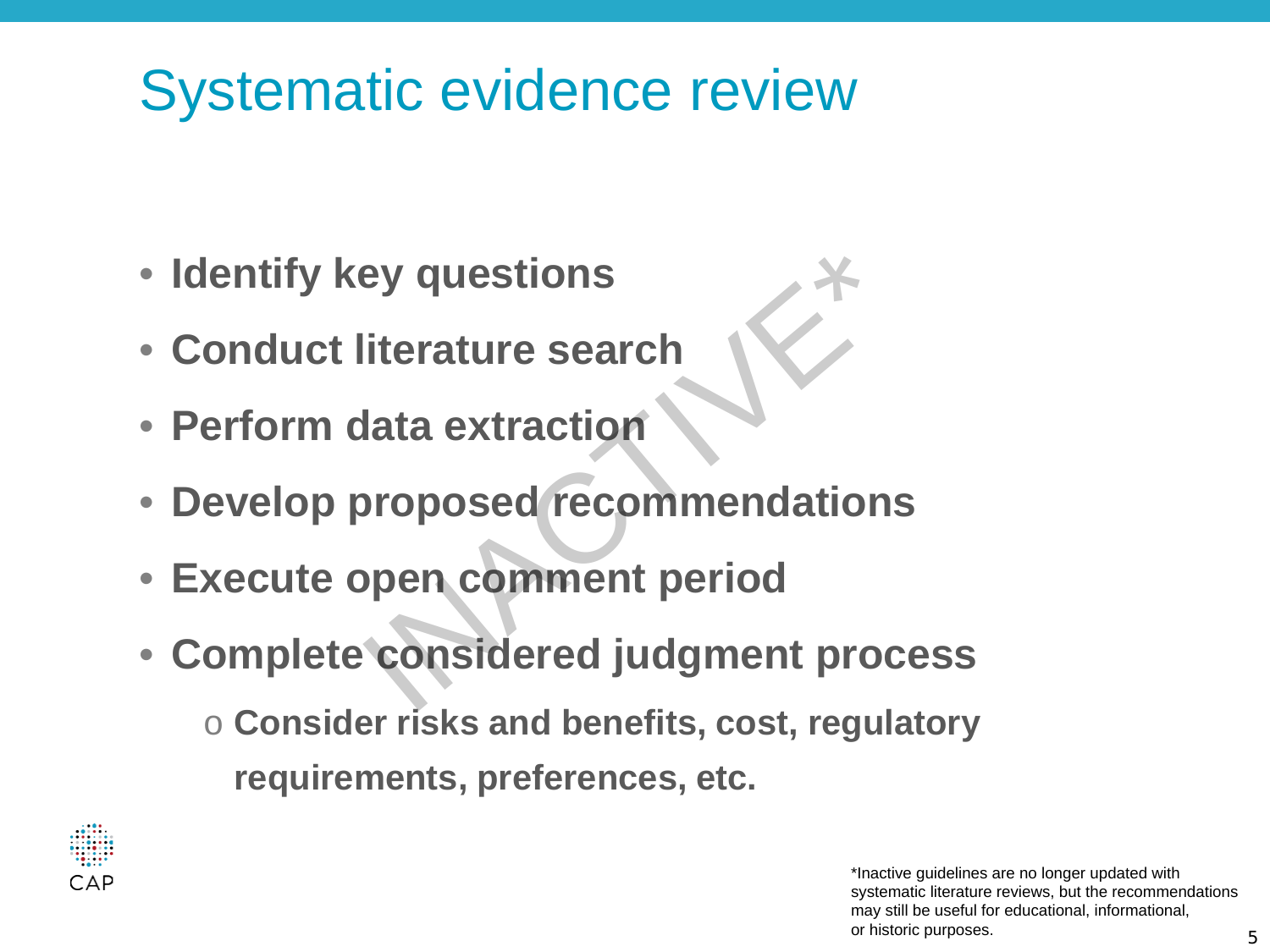#### Uniform Labeling of Blocks and Slides overarching question

• **What are the essential elements for the proper labeling of paraffin blocks and microscopic slides**  What are the essential elements for the properties and microscopic state in the routine practice of surgical pathology?

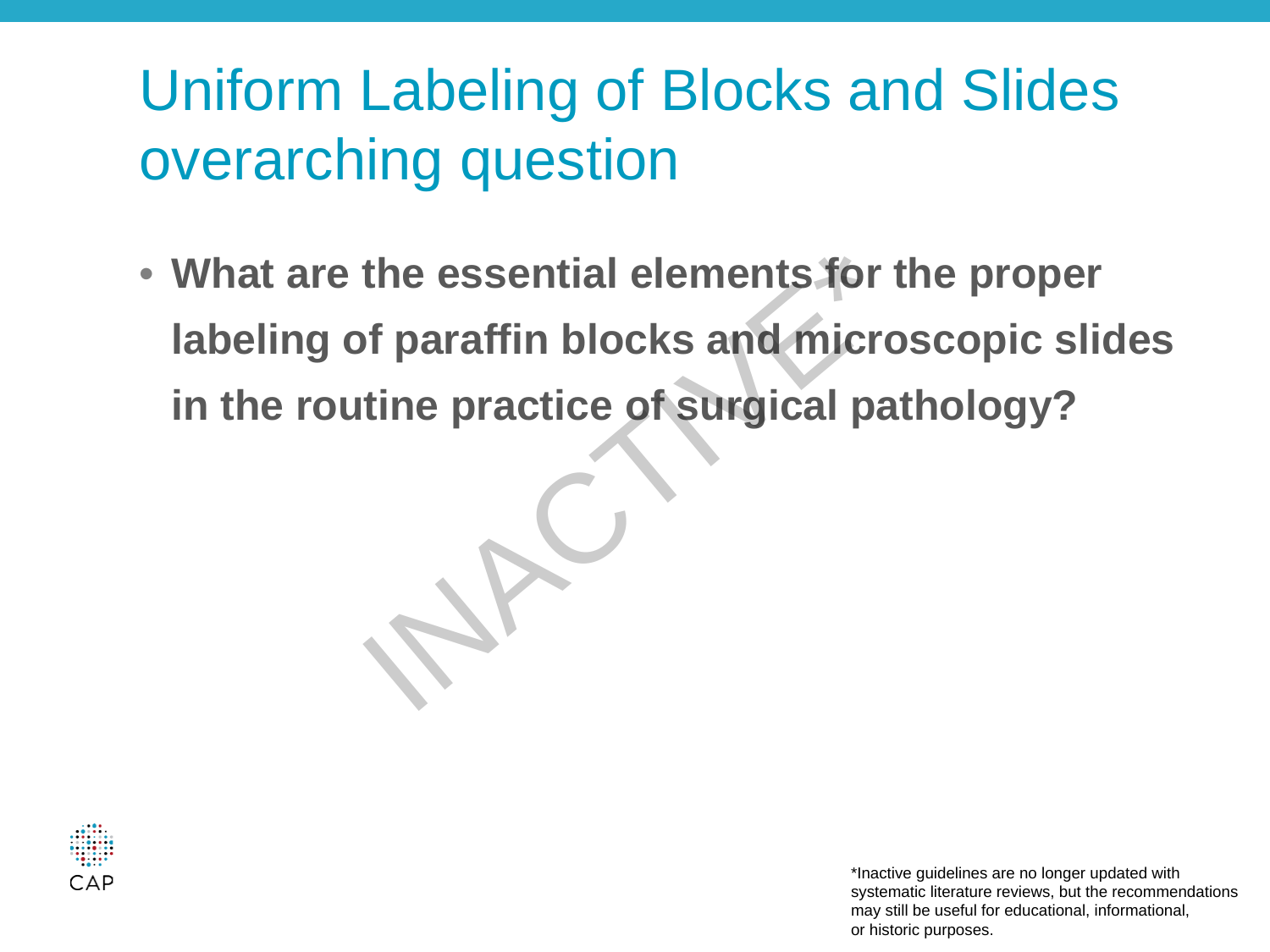### Key questions

- **1. What are the unique patient identifiers required for the unambiguous labeling of blocks and slides?**
- **2. What elements are required for the unambiguous labeling of blocks and slides with site of origin (specimen and, within the specimen, correlation with gross description)?** Inambiguous labeling of blo<br>
ements are required for the<br>
of blocks and slides with s<br>
en and, within the specime<br>
Supersty and Sustainables<br>
Supersty and Sustainables<br>
distinger of the specime<br>
distinger of the specime<br>
d
- **3. When additional studies (deeper sections, histochemical stains, immunohistochemistry) are requested, what information should be included on the resulting slides?**  \*Inactive guidelines are no longer updated with systematic literature reviews, but the recommendations

may still be useful for educational, informational,

or historic purposes.

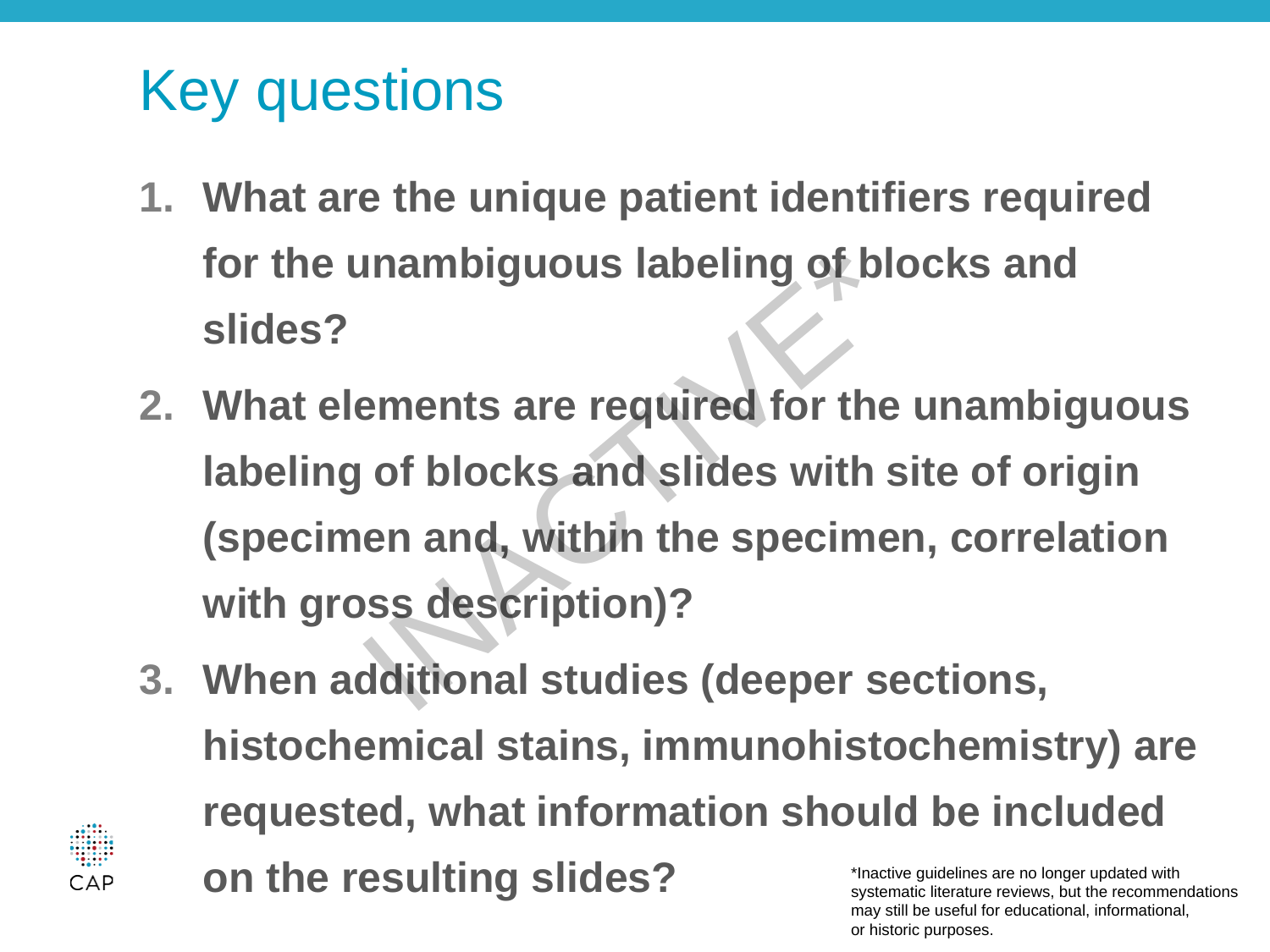#### Key questions continued

- **3a. How should you identify the different types of slides that have been cut? (ie, step sections have different meanings across labs)** should you identify the differt have been cut? (ie, step s<br>meanings across labs)<br>would one determine the ap<br>of subsequent slides?<br>standards should apply for<br>of slides that have been stai
- **3b. How would one determine the appending of numbers of subsequent slides?**
- **3c. What standards should apply for the unique labeling of slides that have been stained with histochemical or immunohistochemical**



**techniques?**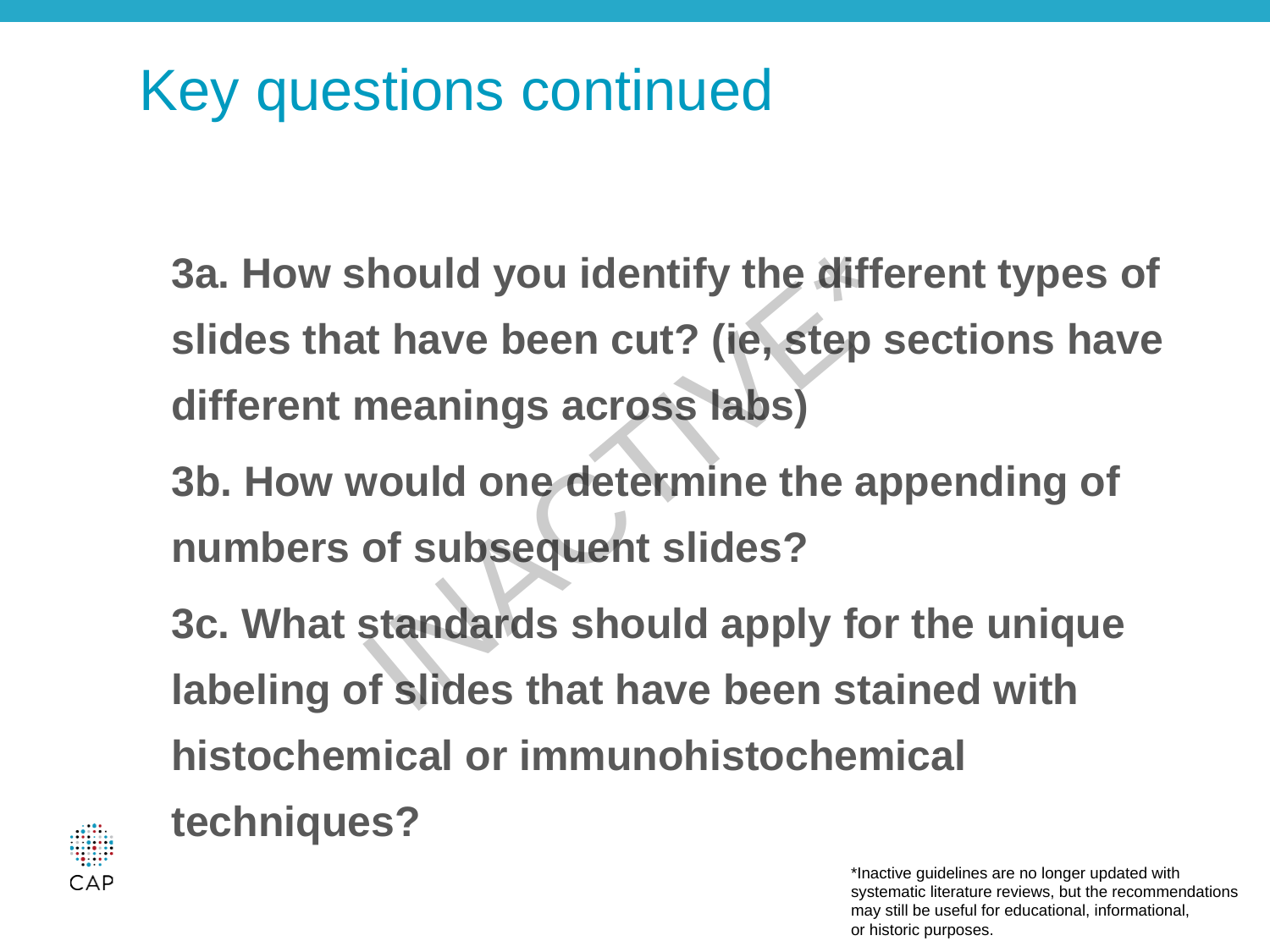#### Key questions continued

- **4. What is the value of standardizing the abbreviations and conventions used in key question #3?**
- **5. In what order should the "essential" elements appear on the slide and, if space precludes inclusion of all, what is the priority?** the value of standardizing t<br>ations and conventions use<br>n #3?<br>order should the "essential<br>on the slide and, if space pr<br>n of all, what is the priority"<br>ould you label blocks and s
- **6. How should you label blocks and slides received in consultation?**

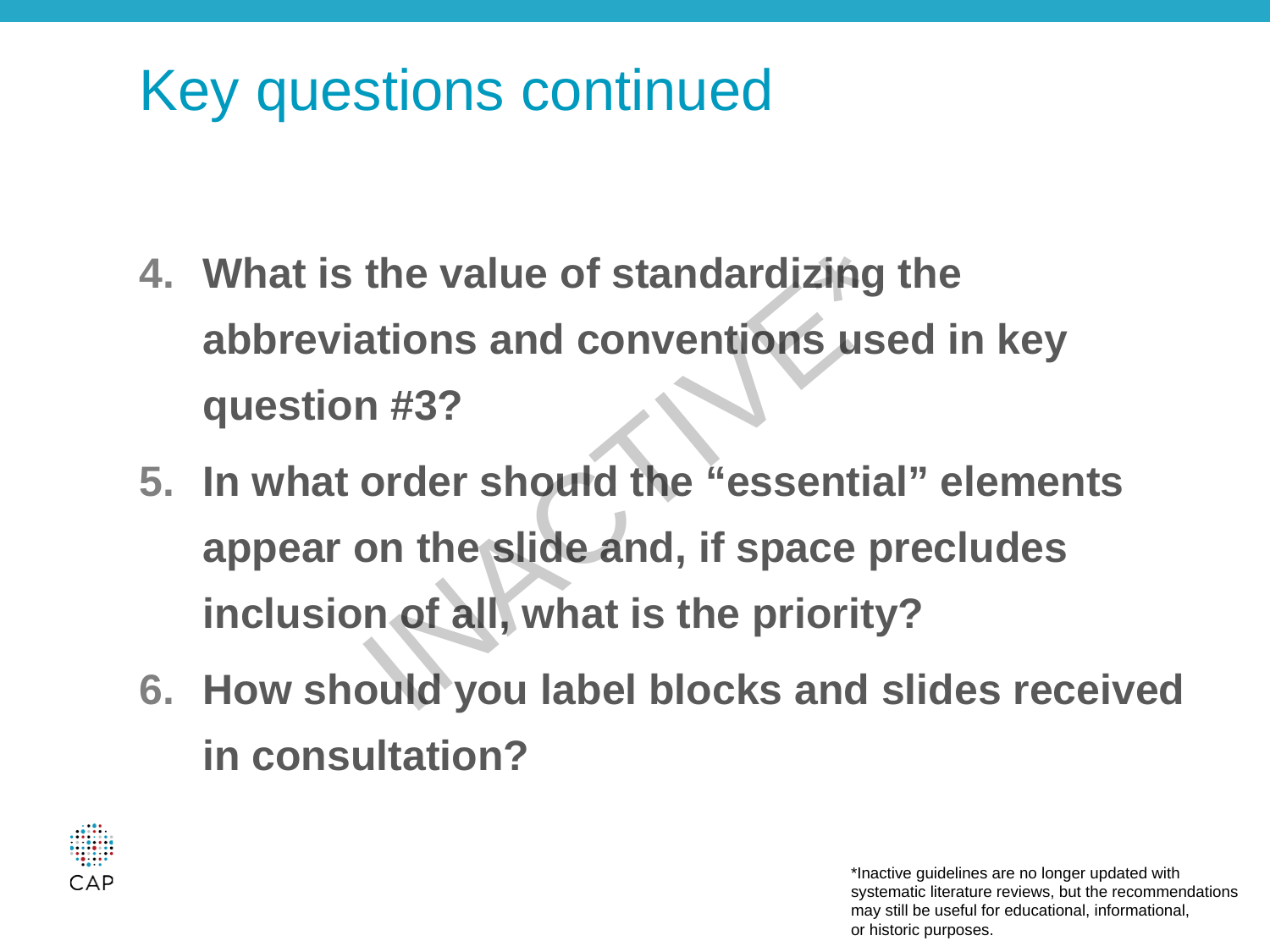#### Systematic review results

- **Literature search** 
	- o **January 2002 – January 2013**
- o **456 articles met search term requirements** Prices Search<br>
19902 - January 2013<br>
19902 - January 2013<br>
19913<br>
1991 - Search term requiremen<br>
1991<br>
1991 - Search Corpulatory docu<br>
1991 - December 6, 2013<br>
1991 - December 6, 2013
	- o **10 articles underwent data extraction**
	- o **Grey literature included regulatory documents**
- **Public comment period** 
	- o **November 4 – December 6, 2013**
	- o **302 respondents, 539 comments**

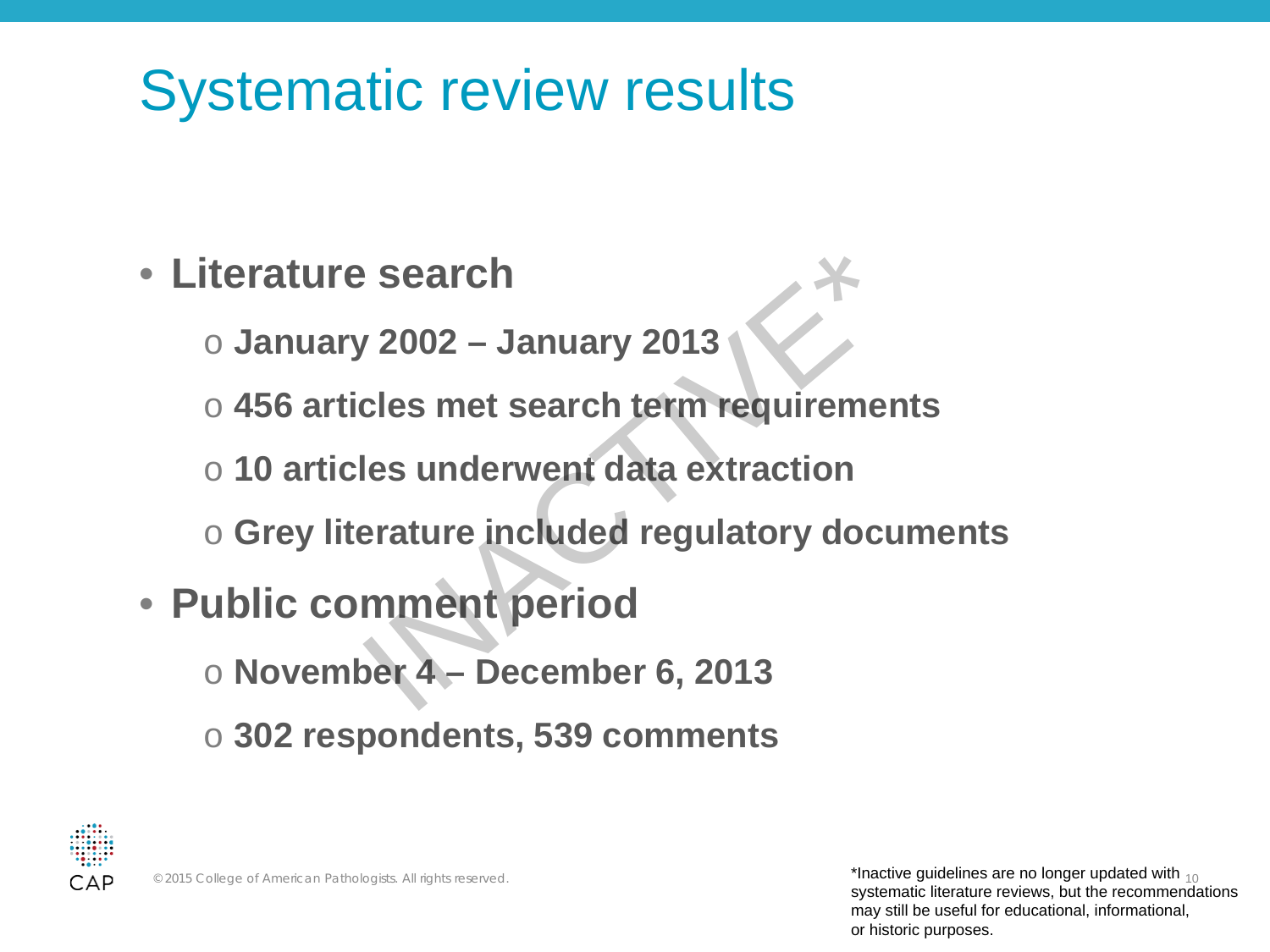#### Quality assessment and grading of evidence

- **Strength of evidence is determined by the level of evidence, quantity, size of the effect, quality of the studies, and quality assessment (risk of bias) of included studies. Also taken into account were consistency, generalizability and applicability to labeling of blocks and slides.** of evidence is determined b<br>quantity, size of the effect,<br>ind quality assessment (risk<br>studies. Also taken into acc<br>icy, generalizability and app<br>of blocks and slides.<br>w level study designs, the o
- **Due to low level study designs, the overall strength of evidence was designated inadequate.**



© 2013 College of American Pathologists. All rights reserved. 11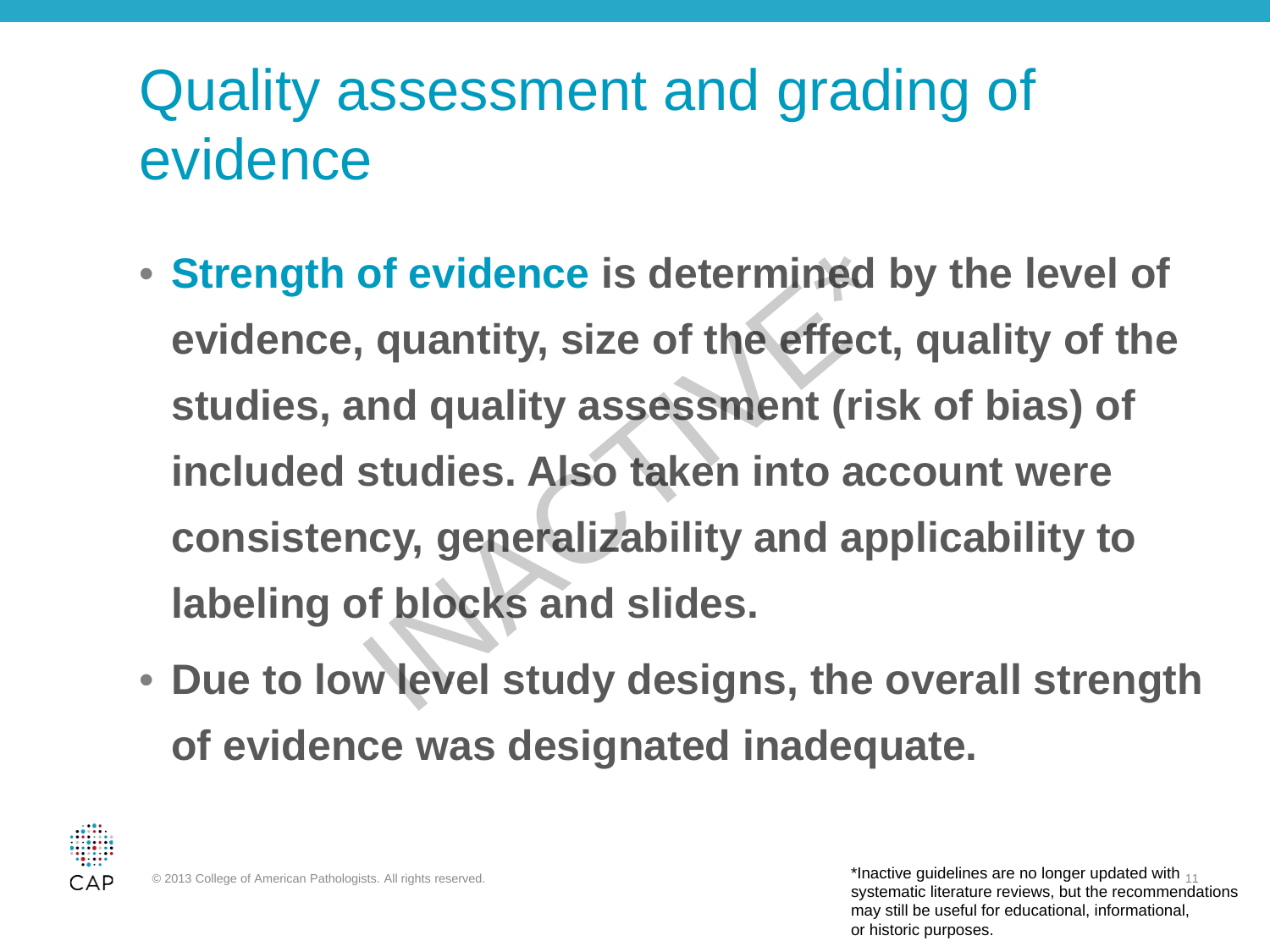### Definitions of strength of recommendation ratings

| <b>Designation</b>              | <b>Recommendation</b>                                                                                                       | <b>Rationale</b>                                                                                                                                                                                                                           |
|---------------------------------|-----------------------------------------------------------------------------------------------------------------------------|--------------------------------------------------------------------------------------------------------------------------------------------------------------------------------------------------------------------------------------------|
| <b>Strong Recommendation</b>    | Recommend For or Against a<br>particular glass slide or paraffin<br>block labeling practice (Can include<br>must or should) | Supported by high (convincing) or<br>intermediate (adequate) quality of<br>evidence and clear benefit that<br>outweighs any harms                                                                                                          |
| <b>Recommendation</b>           | Recommend For or Against a<br>particular glass slide or paraffin<br>block labeling practice (Can include<br>should or may)  | Some limitations in quality of<br>evidence (intermediate [adequate]<br>or low [inadequate]), balance of<br>benefits and harms, values, or<br>costs but panel concludes that<br>there is sufficient evidence to inform<br>a recommendation. |
| <b>Expert Consensus Opinion</b> | Recommend For or Against a<br>particular glass slide or paraffin<br>block labeling practice (Can include<br>should or may)  | Serious limitations in quality of<br>evidence (low [inadequate] or<br>insufficient), balance of benefits and<br>harms, values or costs, but panel<br>consensus is that a statement is<br>necessary.                                        |
| <b>No Recommendation</b>        | No recommendation for or against a<br>particular block or slide labeling<br>practice                                        | Insufficient evidence, confidence, or<br>agreement to provide a<br>recommendation                                                                                                                                                          |

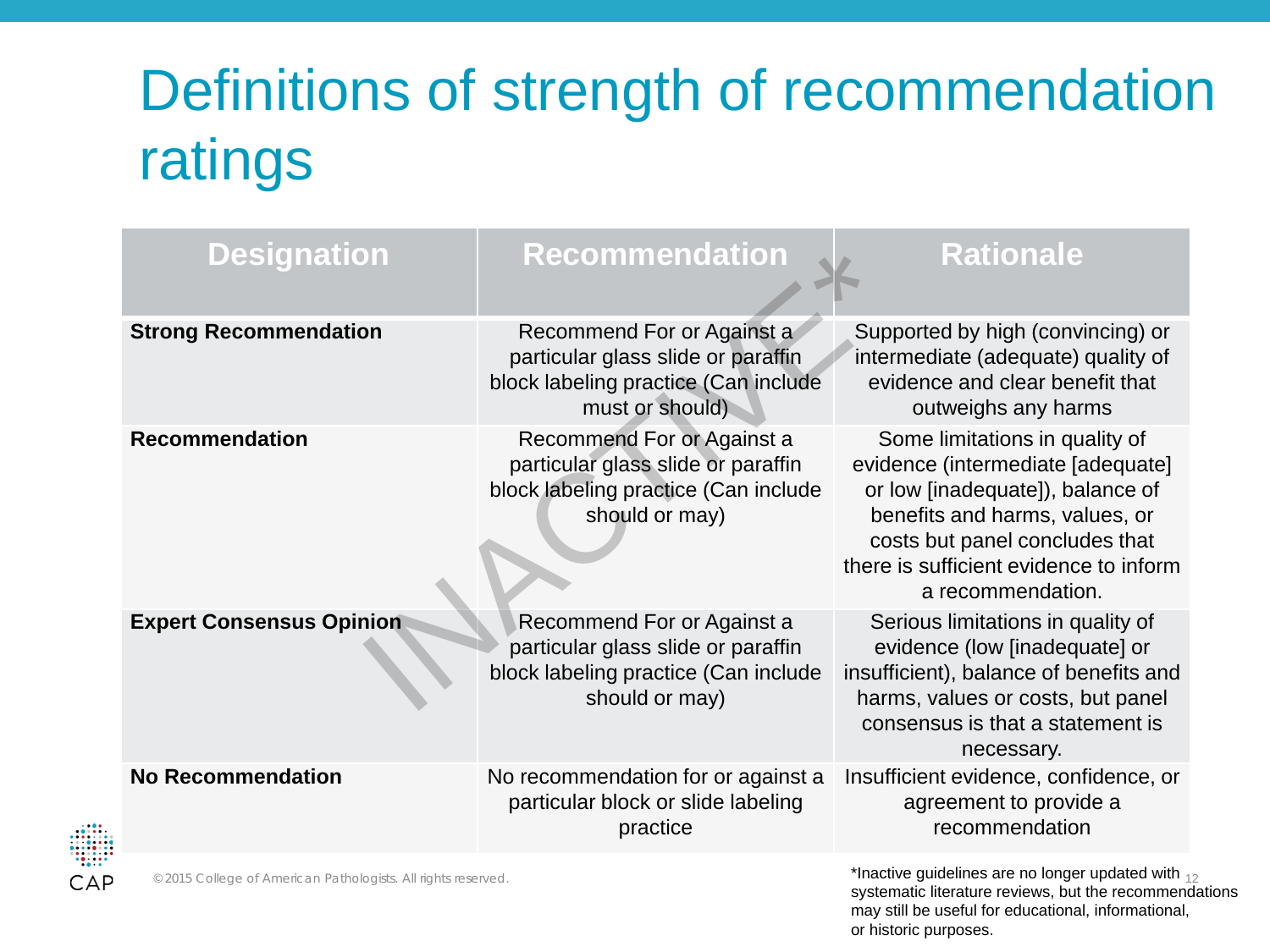#### Guideline statement one

- **Laboratories should ensure that all blocks and slides are unambiguously labeled using two patient identifiers.** – **Recommendation** INACTIVE\*
	-

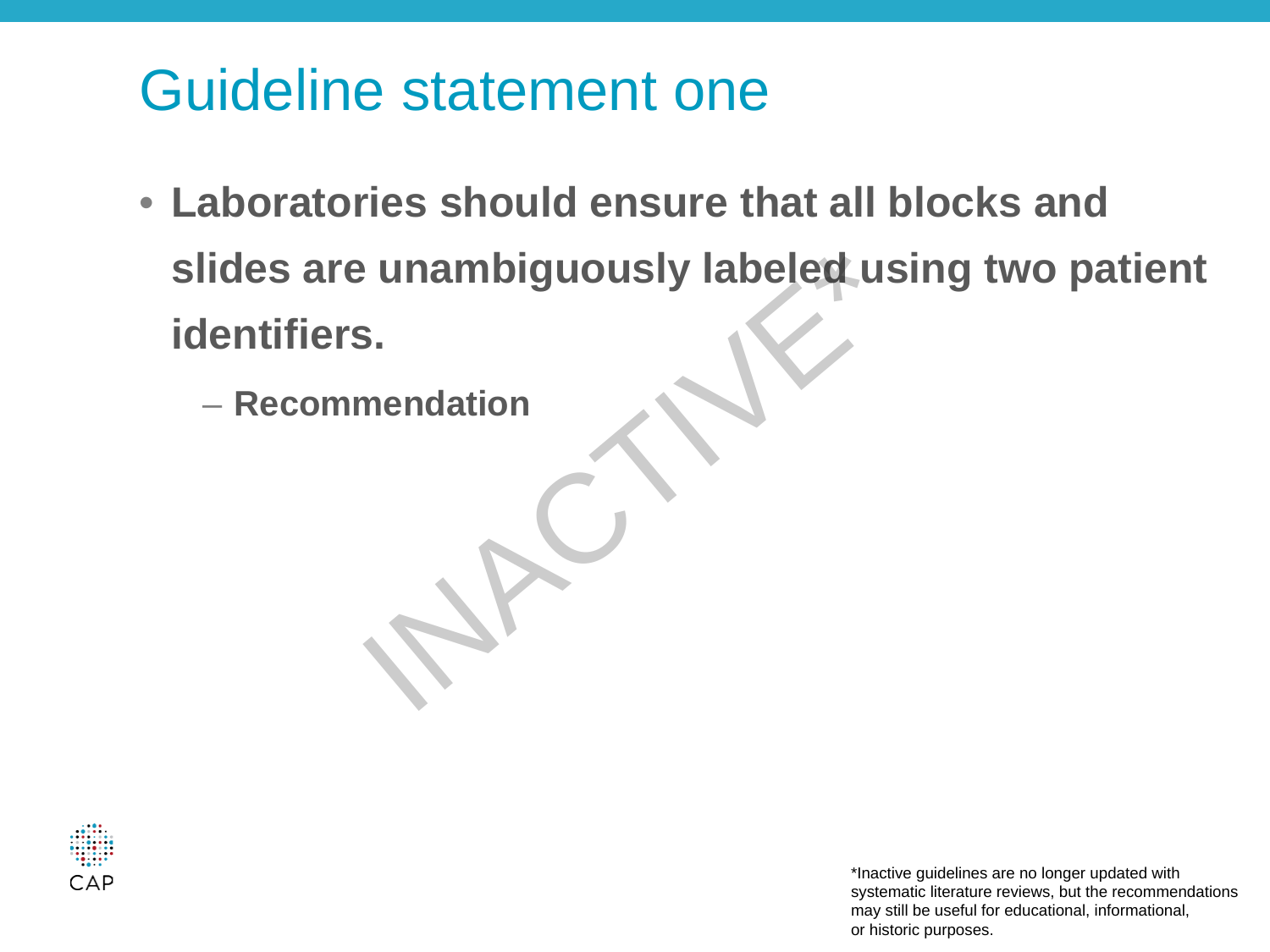#### Rationale one | Laboratories should ensure that all blocks and slides are unambiguously labeled using two patient identifiers.

- **Evidence from the clinical laboratory, not specifically reviewed in the preparation of this guideline, has clearly established the utility of using two identifiers on all specimens submitted to the laboratory**
- **This is a requirement of the Joint Commission and the CAP Laboratory Accreditation Program (checklist question GEN.40491)**
- **The accession designation (also known as the "accession number") serves as the primary means of unambiguously linking all blocks and slides to a patient specimen; this designation should appear on all preparations** m the clinical laboratory, not specific<br>ion of this guideline, has clearly esta<br>entifiers on all specimens submitted<br>uirement of the Joint Commission ar<br>accreditation Program (checklist que<br>on designation (also known as th
- **A second identifier has not been traditionally used in the histology laboratory; however, this practice reduces the possibility of a reading error that can occur when a single identifier is used**

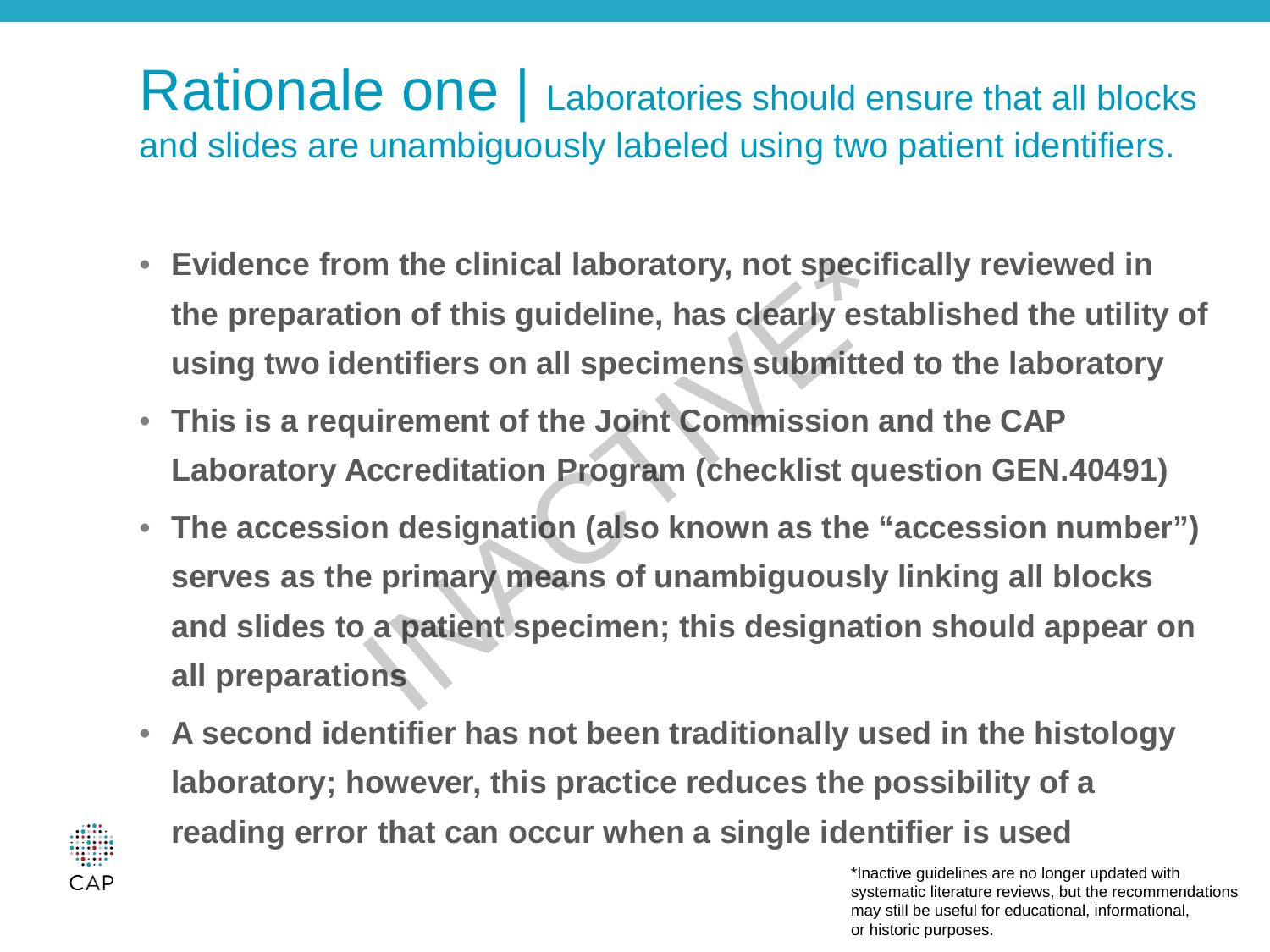#### Guideline statement two

- **Laboratories should ensure that the accession designation used on the surgical pathology report, and all blocks and slides from that accession, includes the case type (surgical pathology versus cytology or autopsy), the year, and a unique accession number.** The should ensure that the<br>
on used on the surgical pat<br>
ocks and slides from that at<br>
the case type (surgical path<br>
or autopsy), the year, and a<br>
n number.<br>
Interies may position the information
- *Note:* **Laboratories may position the information in a different format (eg, 14-9999S, 14S-9999) and may include additional letters that reflect the hospital or clinic site of origin.**



– **Expert consensus opinion**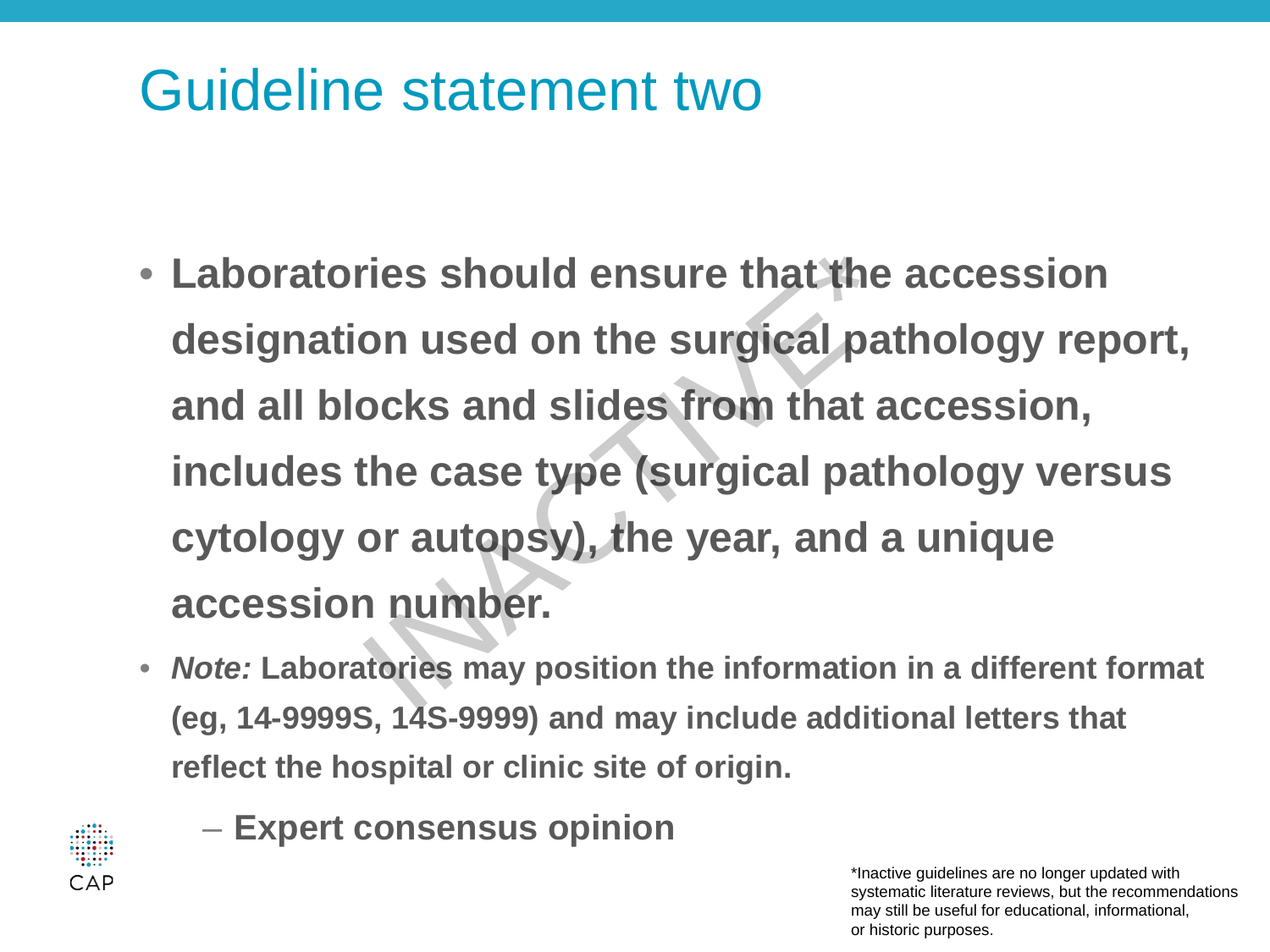Rationale two | Laboratories should ensure that the accession designation used on the surgical pathology report, and all blocks and slides from that accession, includes the case type (surgical pathology versus cytology or autopsy), the year, and a unique accession number.

- **The essential elements of an accession designation are:**
- o **A sequential, unique accession number that can be linked by the laboratory information system (LIS) or manual log to the patient specimen and a requisition containing complete patient demographic information** ion number.<br>
ial elements of an accession desi<br>
intial, unique accession number that<br>
ratory information system (LIS) or ma<br>
pecimen and a requisition containin<br>
phic information<br>
, typically written as the last two digi<br>
	- o **The year, typically written as the last two digits; this prevents confusion between identical accession numbers generated in different years**
	- o **The specimen type (surgical [S], cytology [C], or autopsy [A]) if the laboratory processes more than one type of specimen**



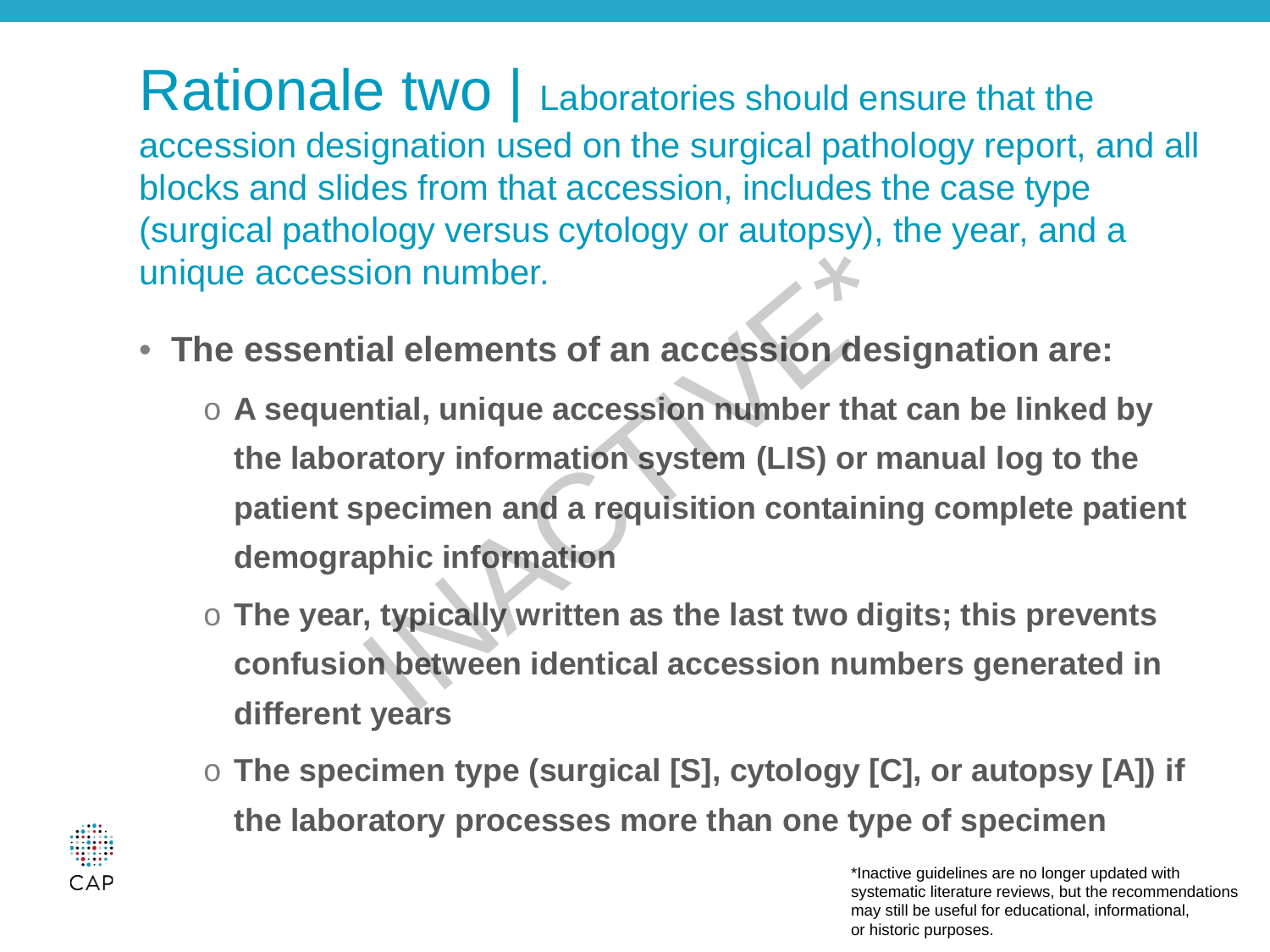Rationale two continued | Laboratories should ensure that the accession designation used on the surgical pathology report, and all blocks and slides from that accession, includes the case type (surgical pathology versus cytology or autopsy), the year, and a unique accession number.

- **A preferred order of these three elements is not specified in this guideline as there is no evidence to support the efficacy of a specific format and the format may be limited by the programming of the LIS** France accession numb<br>
I order of these three elements is<br>
ine as there is no evidence to sup<br>
c format and the format may be li<br>
ing of the LIS<br>
letters and numbers may add cla<br>
i (15-S-9999)
- **Alternating letters and numbers may add clarity to the designation (15-S-9999)**
- **Laboratories may choose to add a hospital or clinic designation as well (HS-15-9999)**

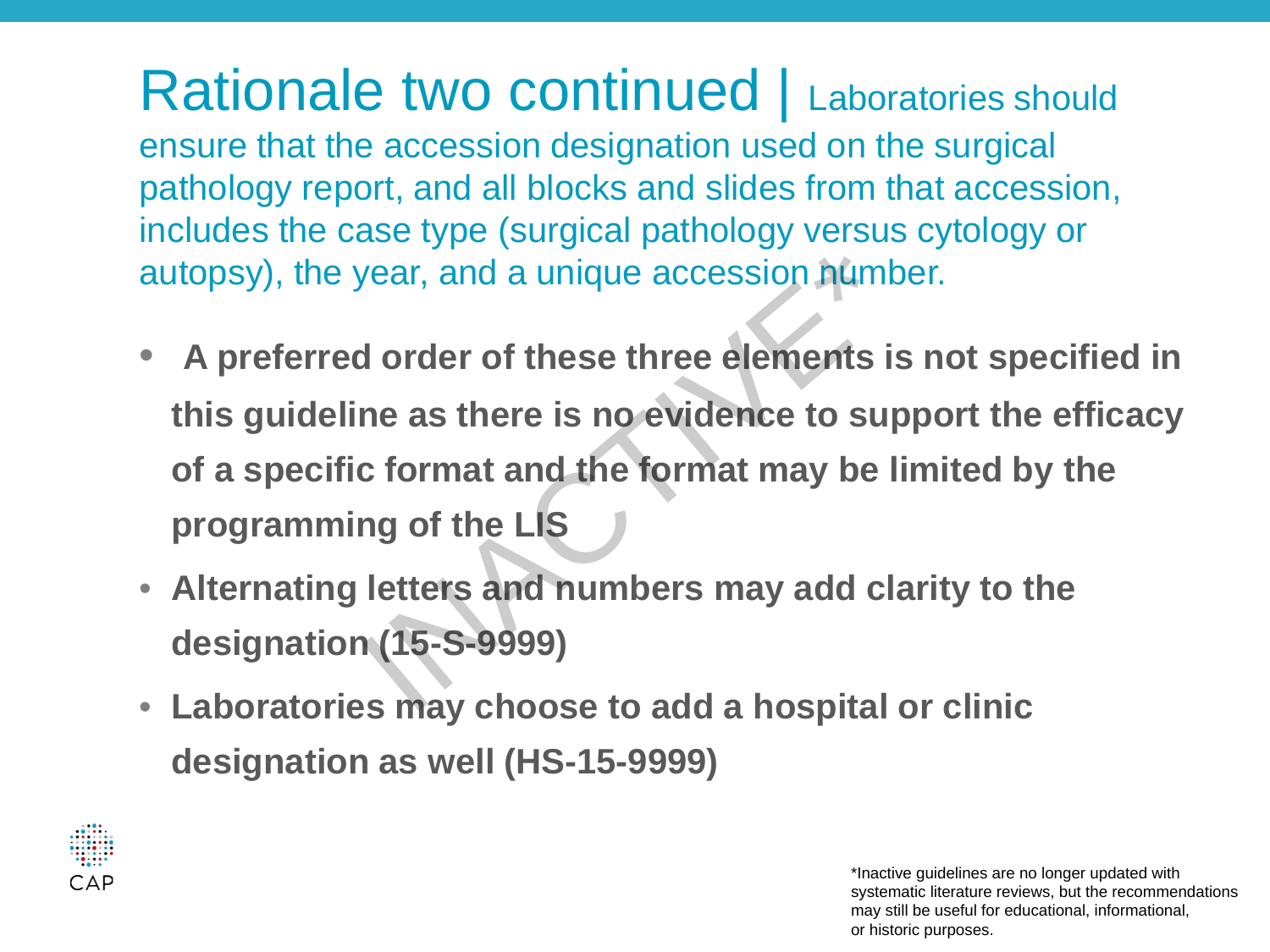#### Guideline statement three

- **If the patient's name is used as one of the patient identifiers, laboratories should ensure that the name format will link the blocks and slides to the correct patient.** the patient's name is used as one c<br>lentifiers, laboratories should ensure<br>ame format will link the blocks and<br>orrect patient.<br>*pte:* Possible formats include, but are not limite<br>st name, full last name with first initial,
- *Note:* **Possible formats include, but are not limited to, full last and first name, full last name with first initial, or an appropriate number of letters of the last and first names.**
	-

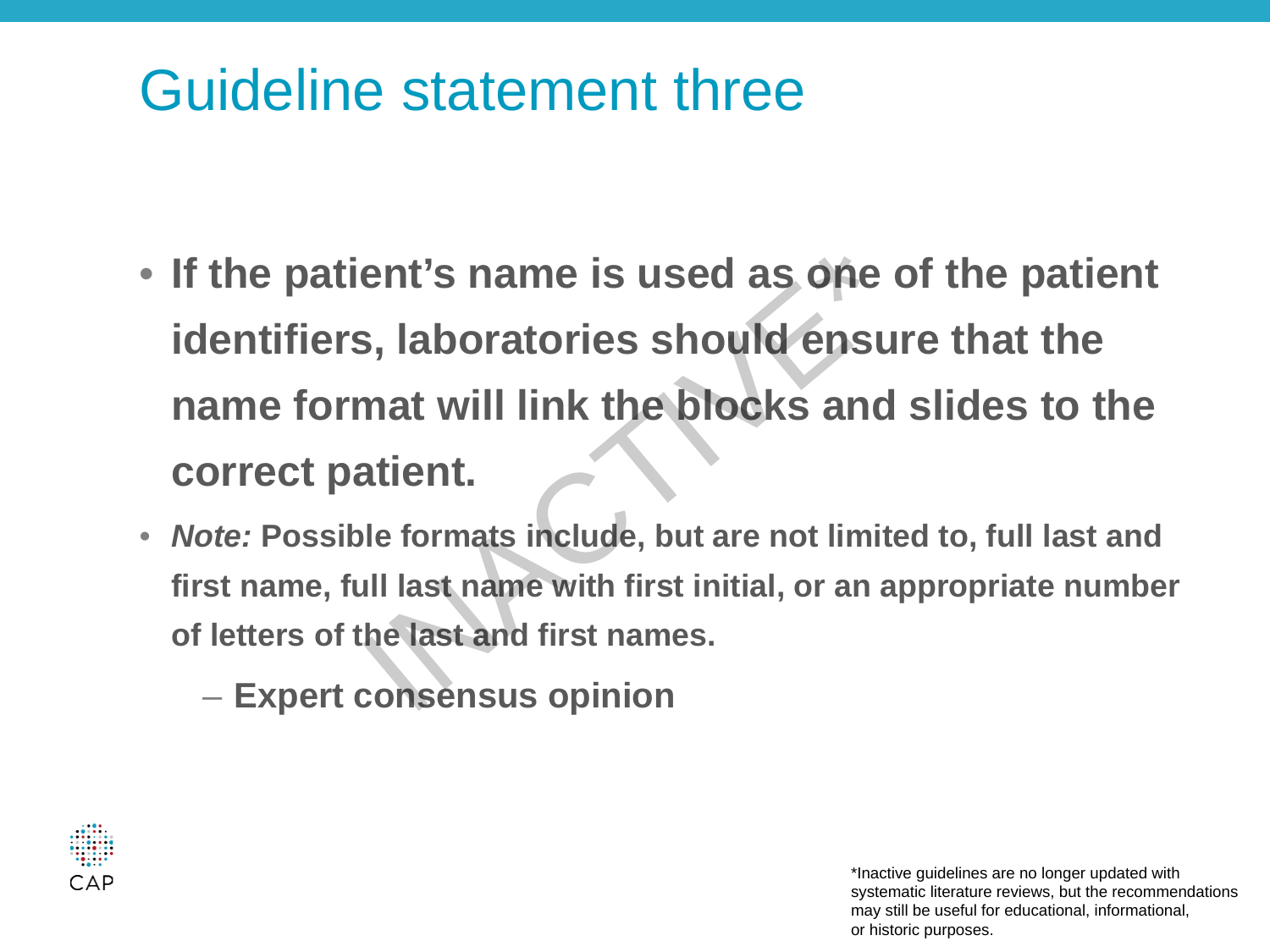Rationale three | If the patient's name is used as one of the patient identifiers, laboratories should ensure that the name format will link the blocks and slides to the correct patient.

- **Although names are not unique identifiers, they provide a clear visual contrast with the primarily numerical accession designation, minimizing the potential for transposition or other reading errors that may occur with use of an accession number alone** names are not unique ident<br>clear visual contrast with the<br>l accession designation, mi<br>for transposition or other re<br>occur with use of an access<br>e full name is not necessary
- **Use of the full name is not necessary as long as the combination of letters from the first and last names can be clearly linked to the patient**

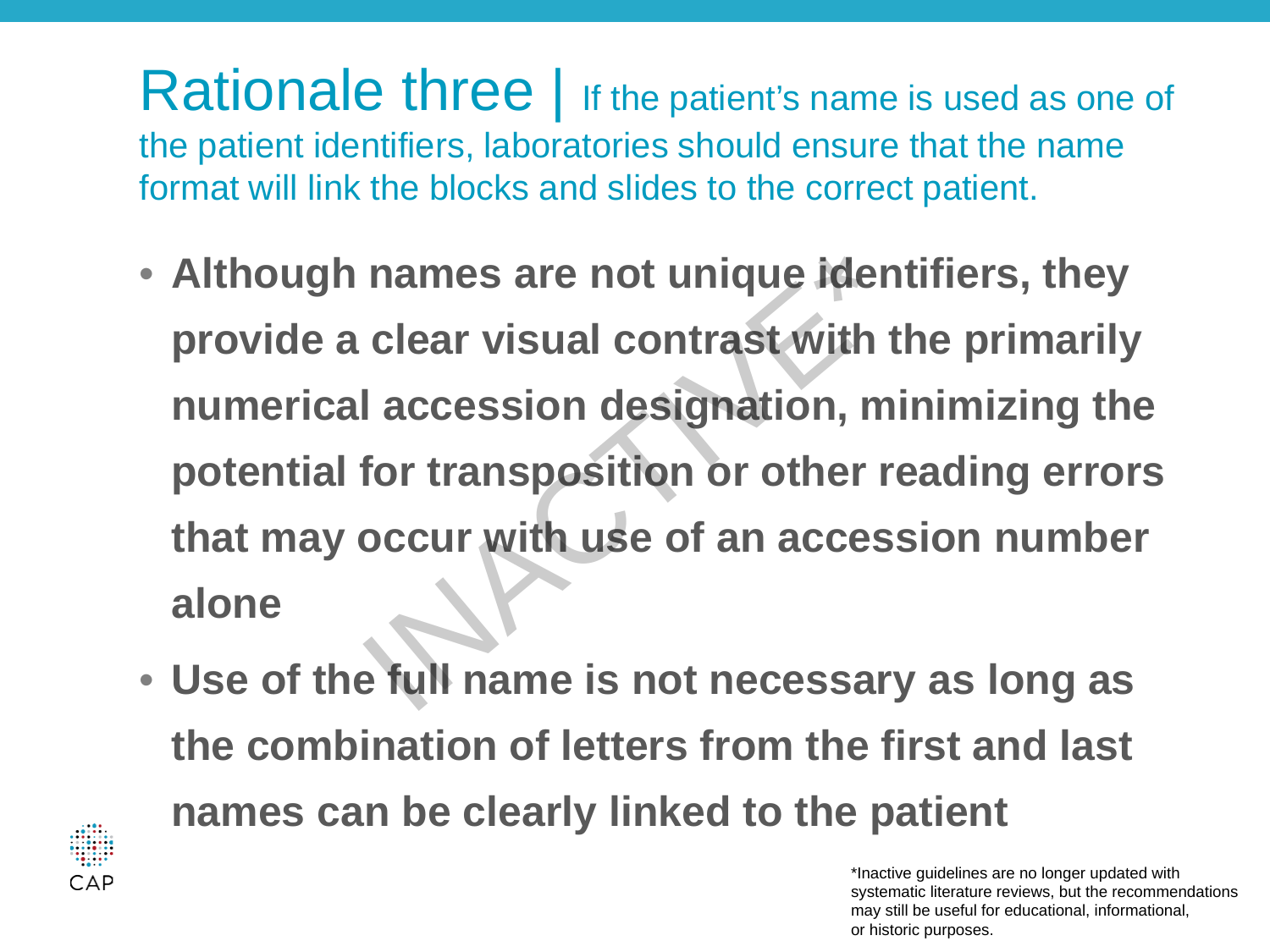#### Guideline statement four

- **When an accession number has not yet been assigned (eg, frozen sections or intra-procedural consultations), laboratories should label the blocks and slides with at least two patient identifiers, one of which is the patient name.** accession number has not<br>
(eg, frozen sections or intra<br>
ions), laboratories should la<br>
is with at least two patient id<br>
is the patient name.<br>
Ile additional identifiers include, but<br>
medical record number, or unique h
- *Note:* **Possible additional identifiers include, but are not limited to, date of birth, medical record number, or unique health identification number.**
	- **Recommendation**

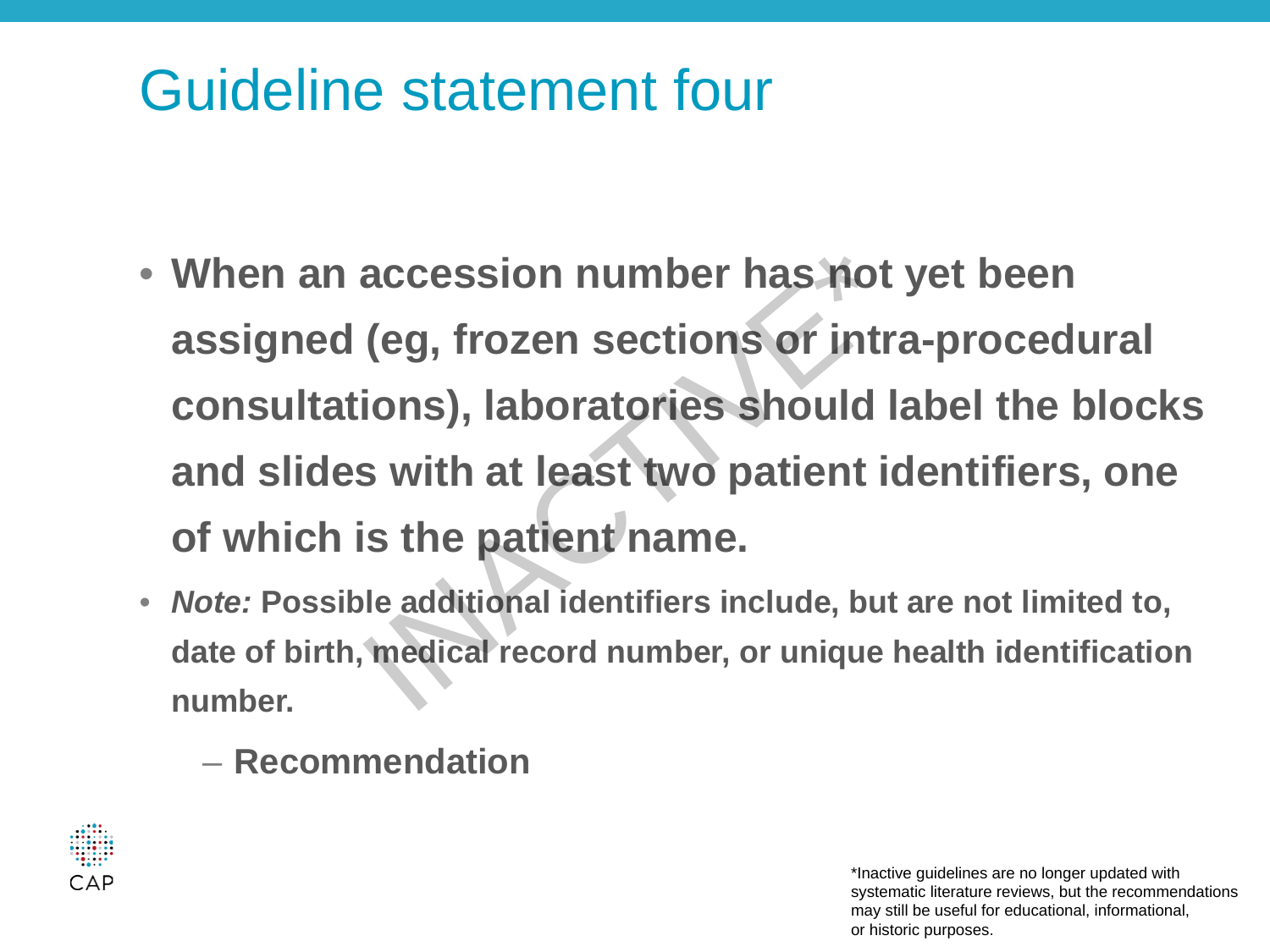Rationale four | When an accession number has not yet been assigned (eg, frozen sections or intra-procedural consultations), laboratories should label the blocks and slides with at least two patient identifiers, one of which is the patient name.

- **In the absence of an accession designation or barcode generated by the LIS, blocks and slides that are produced by the laboratory require two OTHER patient identifiers** In the absence of an accession designation<br>generated by the LIS, blocks and slides that<br>the laboratory require two OTHER patient id<br>The LAP checklist question ANP.11800 spec<br>use of the patient name<br>Other patient identifier
- **The LAP checklist question ANP.11800 specifically requires use of the patient name**
- **Other patient identifiers include, but are not limited to, date of birth, medical record number, or unique health identification**

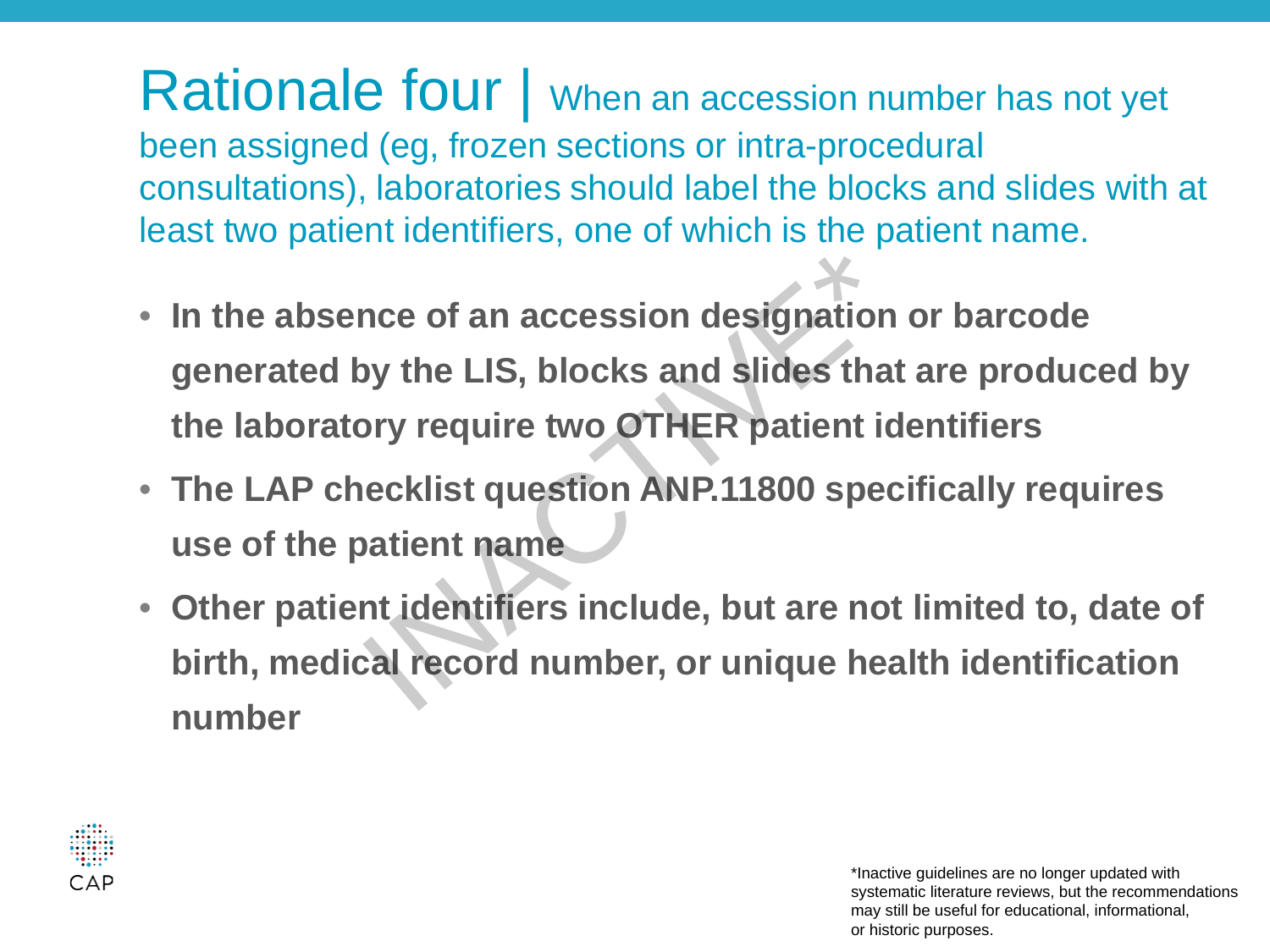#### Guideline statement five

- **Laboratories should label each specimen container with a unique alpha-numeric designation that incorporates the accession designation. Each block and slide from that specimen container should be labeled with the same unique alphanumeric designation.**  aboratories should label each specient<br>ith a unique alpha-numeric designat<br>noorporates the accession designat<br>lock and slide from that specimen consuld be labeled with the same unic<br>umeric designation.<br>- Expert consensus o
	-

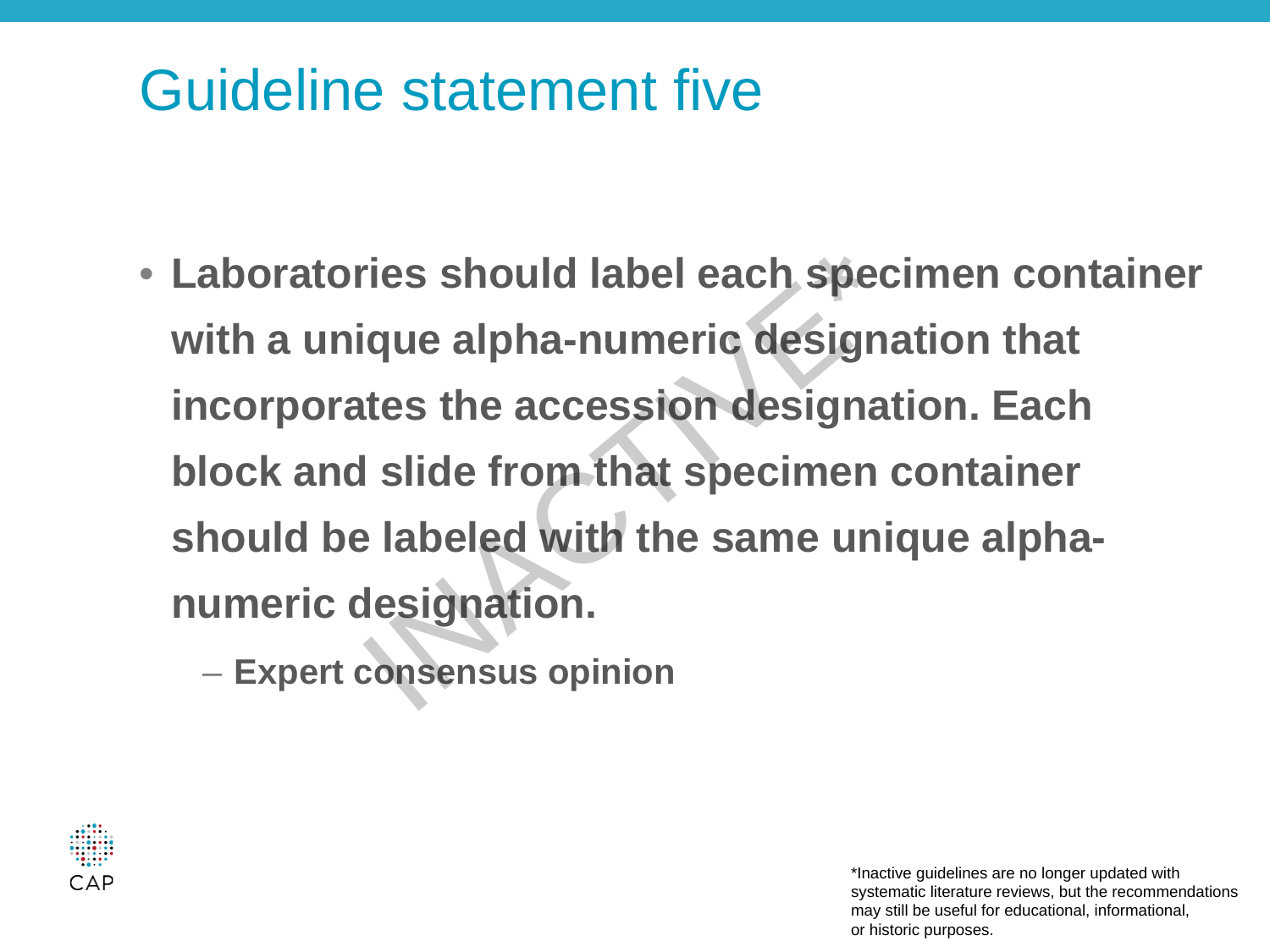Rationale five | Laboratories should label each specimen container with a unique alpha-numeric designation that incorporates the accession designation. Each block and slide from that specimen container should be labeled with the same unique alpha-numeric designation.

- **During a surgical or biopsy procedure multiple specimens may be obtained**
- **A mechanism is necessary to link all blocks and slides derived from a single patient specimen with that specimen**
- **A unique, sequential letter or number designation provides that direct link and should be added after the accession designation (First specimen S15-9999-A or S15-9999-1); this identifier should be associated with the specimen on the paper requisition and in the LIS** Indianal or biopsy procedure multipropriated<br>Income is necessary to link all blocks<br>In a single patient specimen with<br>Equential letter or number design<br>Ink and should be added after the<br>Income S15-9999-A or S

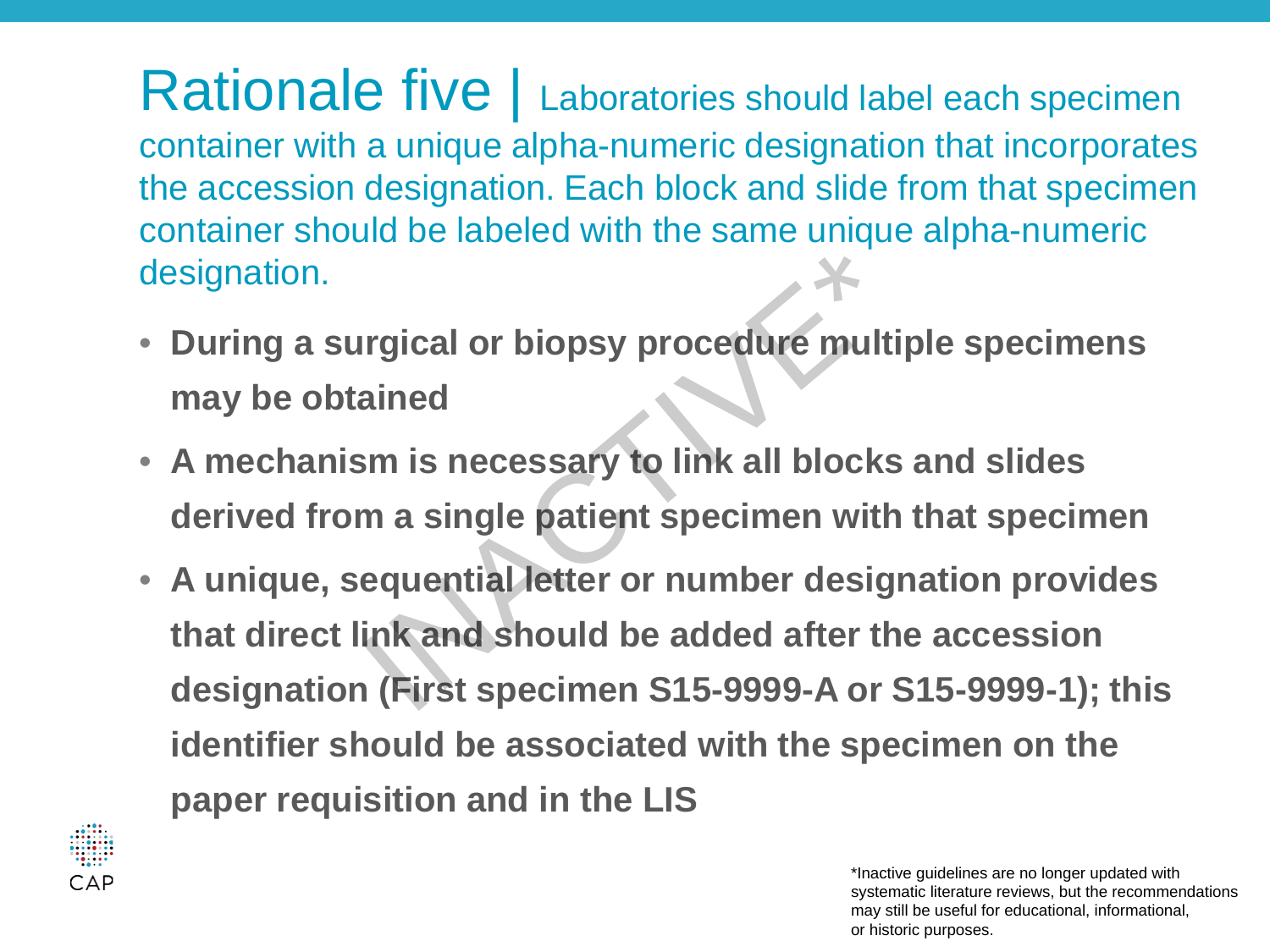#### Guideline statement six

• **Laboratories should label each block obtained from a single specimen sequentially with a unique alpha-numeric designation that can be unambiguously linked to a gross description within the pathology report. The order should be accession designation, specimen identifier and block identifier. Laboratories may select the format of the specimen/block identifier.** ries should label each block<br>
igle specimen sequentially<br>
neric designation that can k<br>
lously linked to a gross des<br>
logy report. The order shou<br>
i designation, specimen ide<br>
itifier. Laboratories may se

– **Expert consensus opinion**

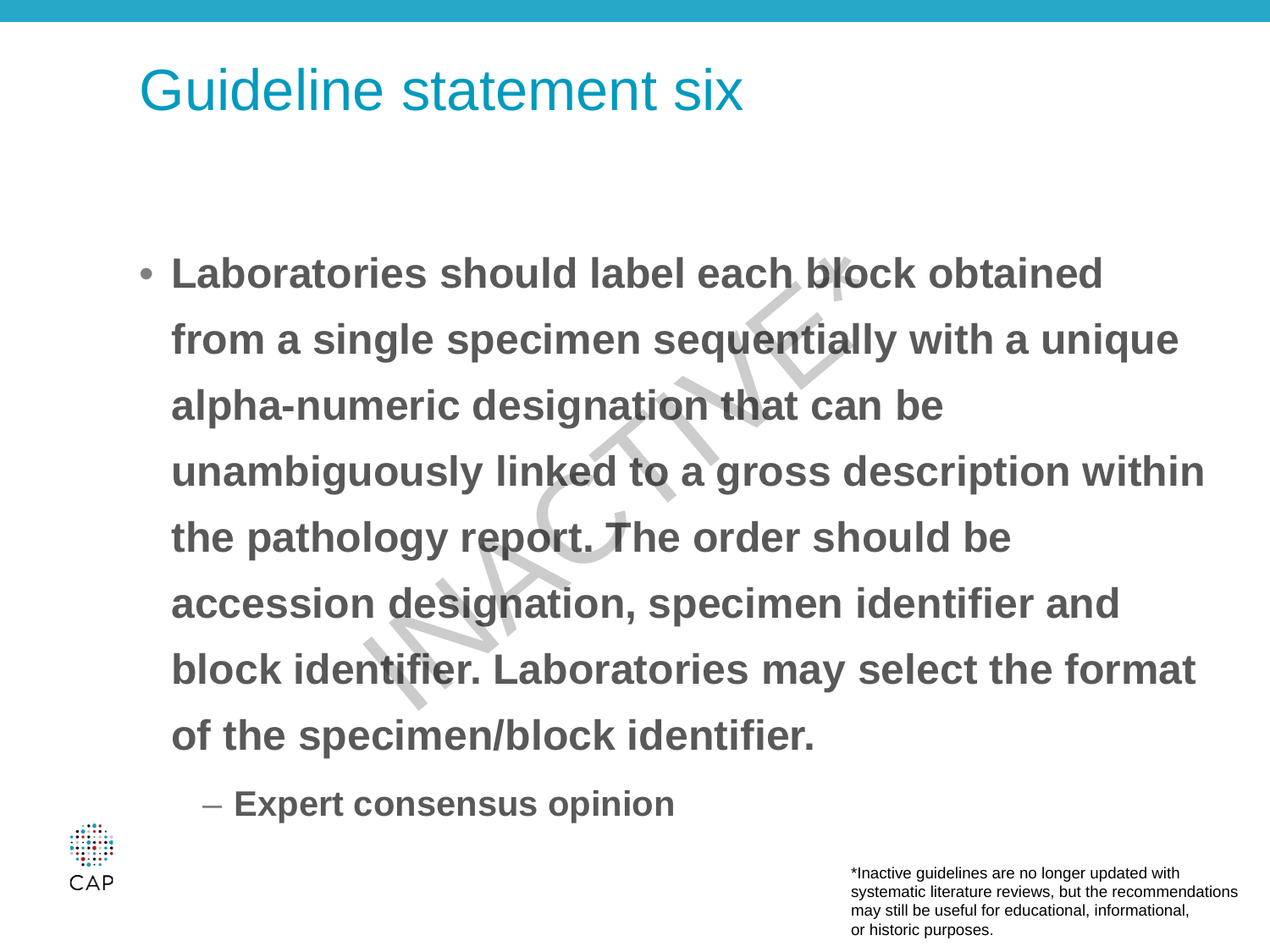Rationale six | Laboratories should label each block obtained from a single specimen sequentially with a unique alpha-numeric designation that can be unambiguously linked to a gross description within the pathology report. The order should be accession designation, specimen identifier and block identifier. Laboratories may select the format of the specimen/block identifier.

- **Multiple tissue blocks may be submitted from a single specimen. It is essential that all of these blocks are unambiguously linked to that specimen and are clearly differentiated from each other** book identifier. Laboratories may select the identifier.<br>
sue blocks may be submitted from<br>
it is essential that all of these block<br>
usly linked to that specimen and<br>
ed from each other<br>
sequential block letters or number<br>
- **The use of sequential block letters or numbers provides that link; the additional identifiers should follow the accession designation and specimen identifier**
- **For visual clarity, the specimen and block identifiers should be alternately alpha and numerical (eg, S-15-9999 A1,A2, A3 or S-15-9999 1A, 1B, 1C)**

CAP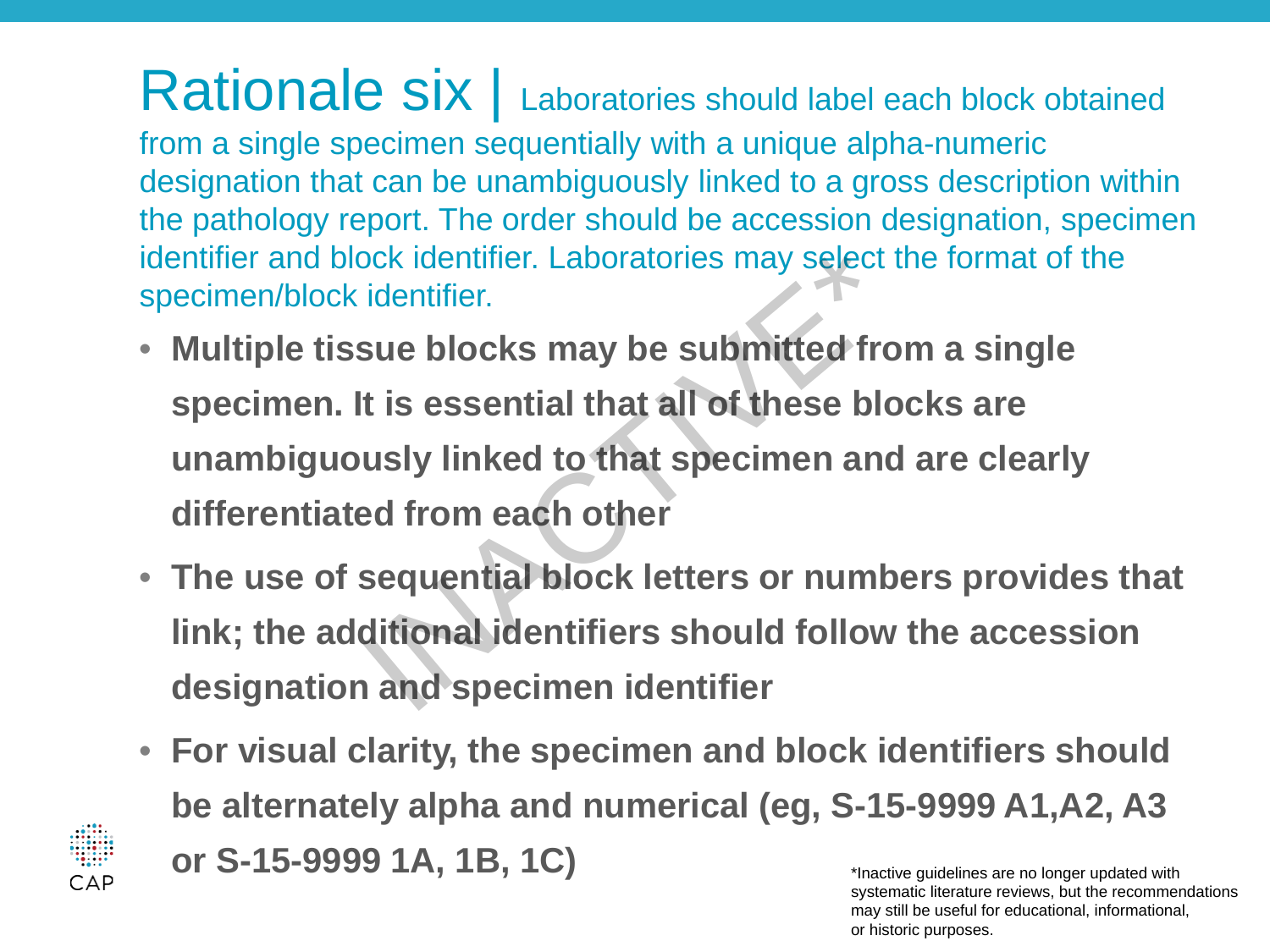Rationale six continued | Laboratories should label each block obtained from a single specimen sequentially with a unique alpha-numeric designation that can be unambiguously linked to a gross description within the pathology report. The order should be accession designation, specimen identifier and block identifier. Laboratories may select the format of the specimen/block identifier.

- **The site of origin for each block should be listed in a section code within the gross description so that each block and the slides derived from it can be appropriately interpreted both within the laboratory and by external reviewers** Example identifier and block identifier. Lat of the specimen/block identifier.<br> **Society** origin for each block should be like the gross description so that early the gross description so that early in aboratory and by ext
- **For example, a section code for a uterus might be:**

**1A cervix**

**1B endomyometrium**

**1C serosa**

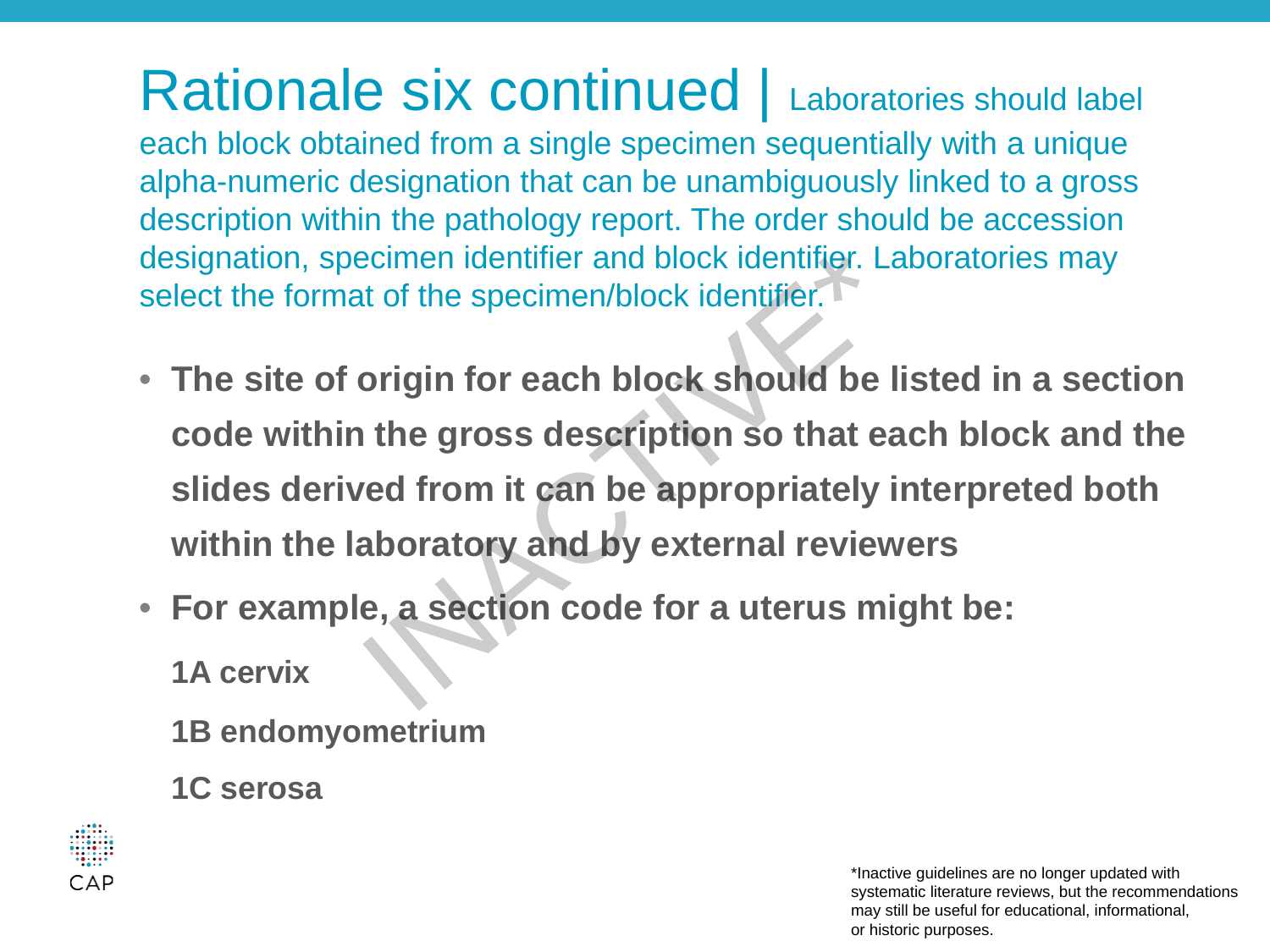#### Guideline statement seven

- **When multiple slides are cut from a single block, laboratories should label each slide sequentially in order of cutting. This slide identifier should come after the specimen identifier and block identifier.** Frame multiple slides are cut from a suboratories should label each slide<br>
Frame of cutting. This slide identifier<br>
Frame identifier and blocker The laboratory may determine the exaction<br>
Internal of the specincy may deter
- *Note:* **The laboratory may determine the exact labeling format for multiple slides.**
	-

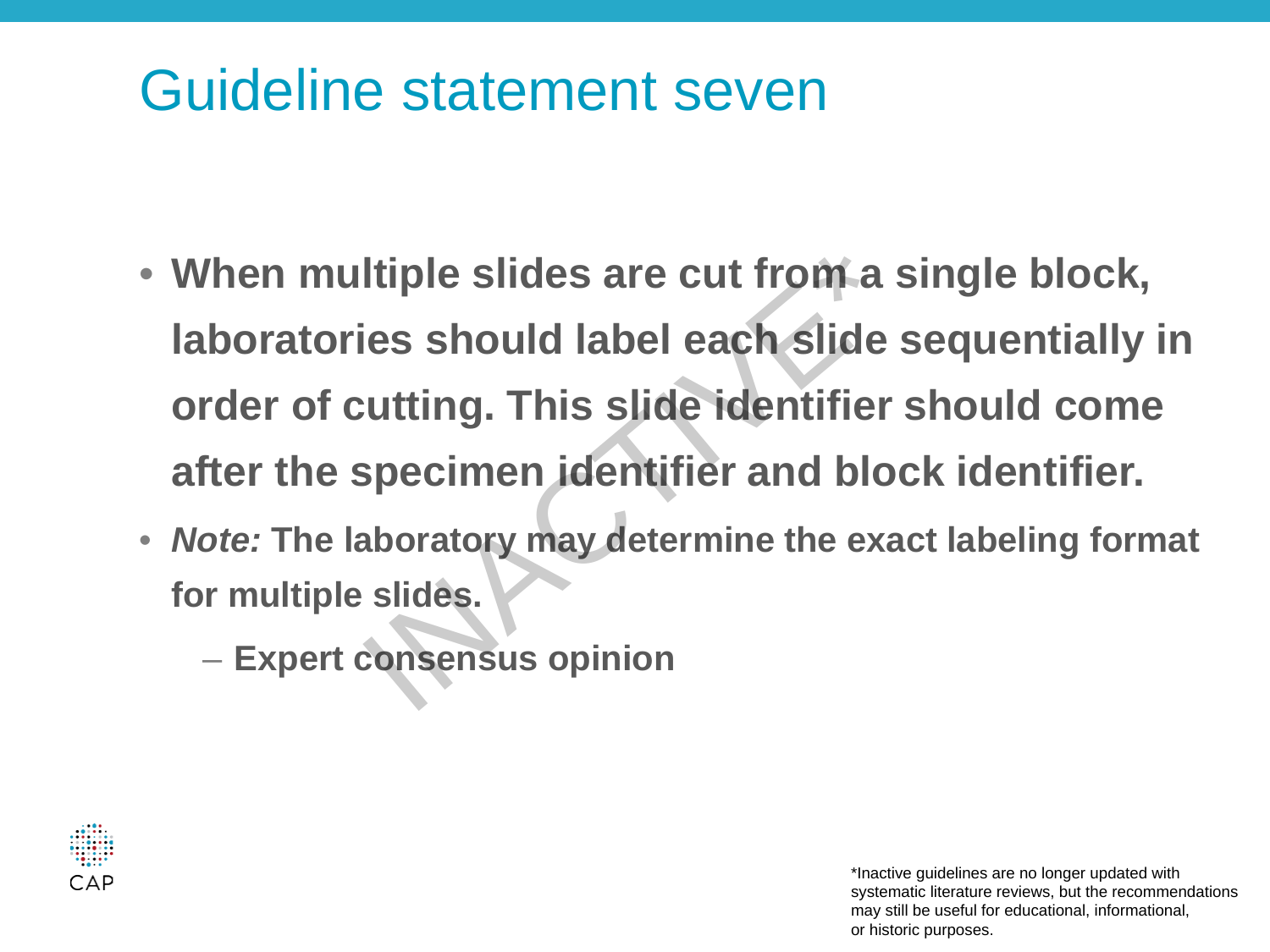Rationale seven | When multiple slides are cut from a single block, laboratories should label each slide sequentially in order of cutting. This slide identifier should come after the specimen identifier and block identifier.

- **Sequential numbering of all slides obtained from a single paraffin block allows the pathologist to interpret the findings in the context of the entire tissue surface**
- **For example, if tumor is present in the first H&E slide but not in the immunostains, it is of importance to know if there have been multiple sections obtained between the two preparations** numbering of all slides obtained<br>ck allows the pathologist to inter<br>ext of the entire tissue surface<br>e, if tumor is present in the first **F**<br>unostains, it is of importance to k<br>ple sections obtained between the<br>s
- **Sequential numbering also allows the pathologist and any outside consultants interpreting the case to determine if all slides have been accounted for**

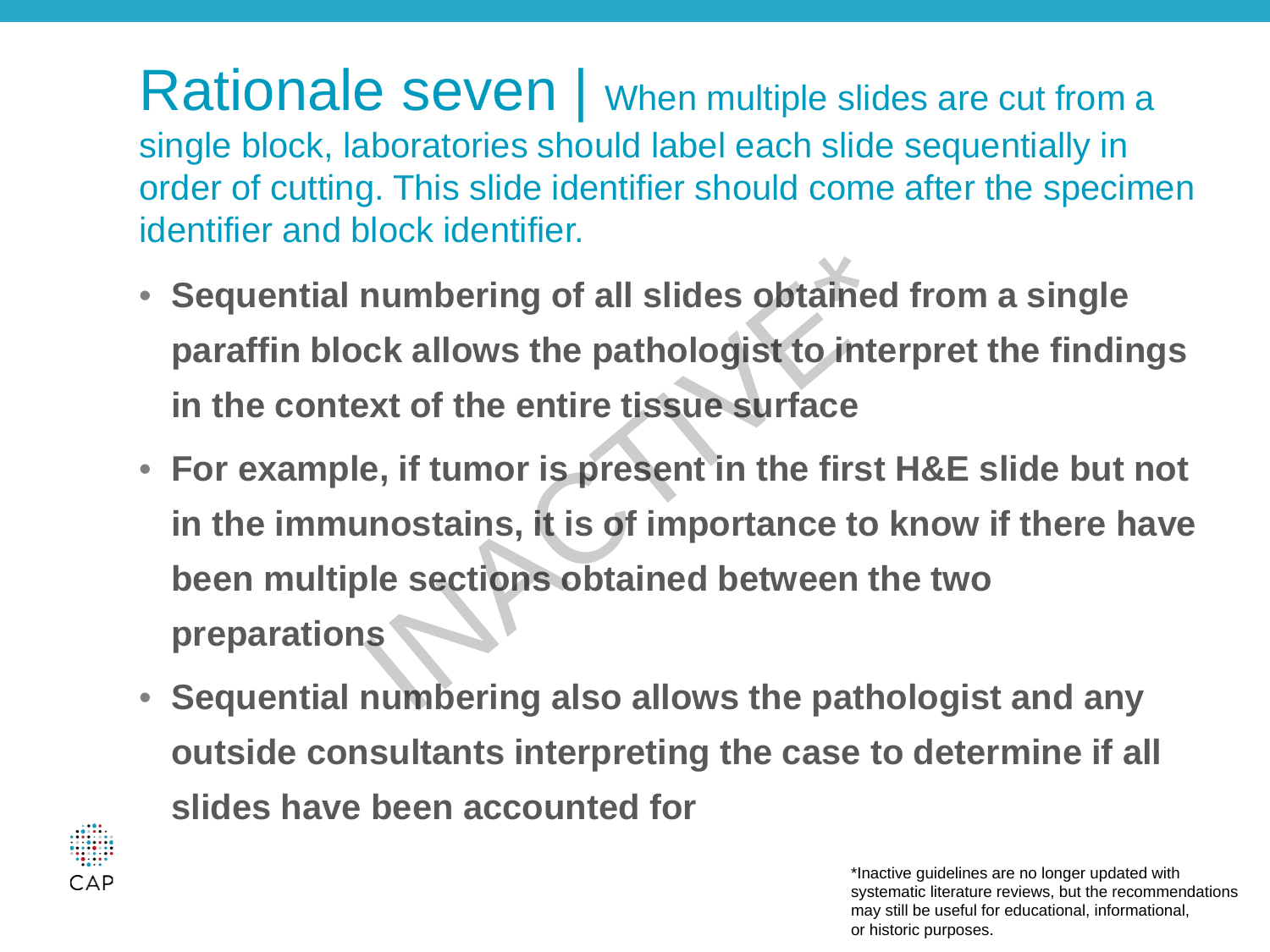#### Guideline statement eight

- **The laboratory should label the slides with the histochemical, immunohistochemical (IHC), and/or special procedure (eg, FS for frozen section, TP for touch preparation, AFB for acid fast bacteria) after the accession, specimen, block and slide identifiers. The histochemical technique or specific antibody used should also be included when it may affect the interpretation.** chemical (IHC), and/or special prom<br>n, TP for touch preparation, AFB for<br>ession, specimen, block and slide in<br>l technique or specific antibody us<br>n it may affect the interpretation.<br>concludes that surgical pathology slides
- *Note:* **The panel concludes that surgical pathology slides labeled with terms such as "recut," "level," or "deeper" and slides without an explicit stain name are inherently implied to be a hematoxylin and eosin (H&E) stain; no additional labeling is required. The panel also concludes that the labeling of control slides or control tissue on test slides is beyond the scope of this guideline; however, the panel concludes that laboratories should establish a clear and standardized method for distinguishing control tissues from patient tissues that can be understood internally and externally.**



– **Expert consensus opinion**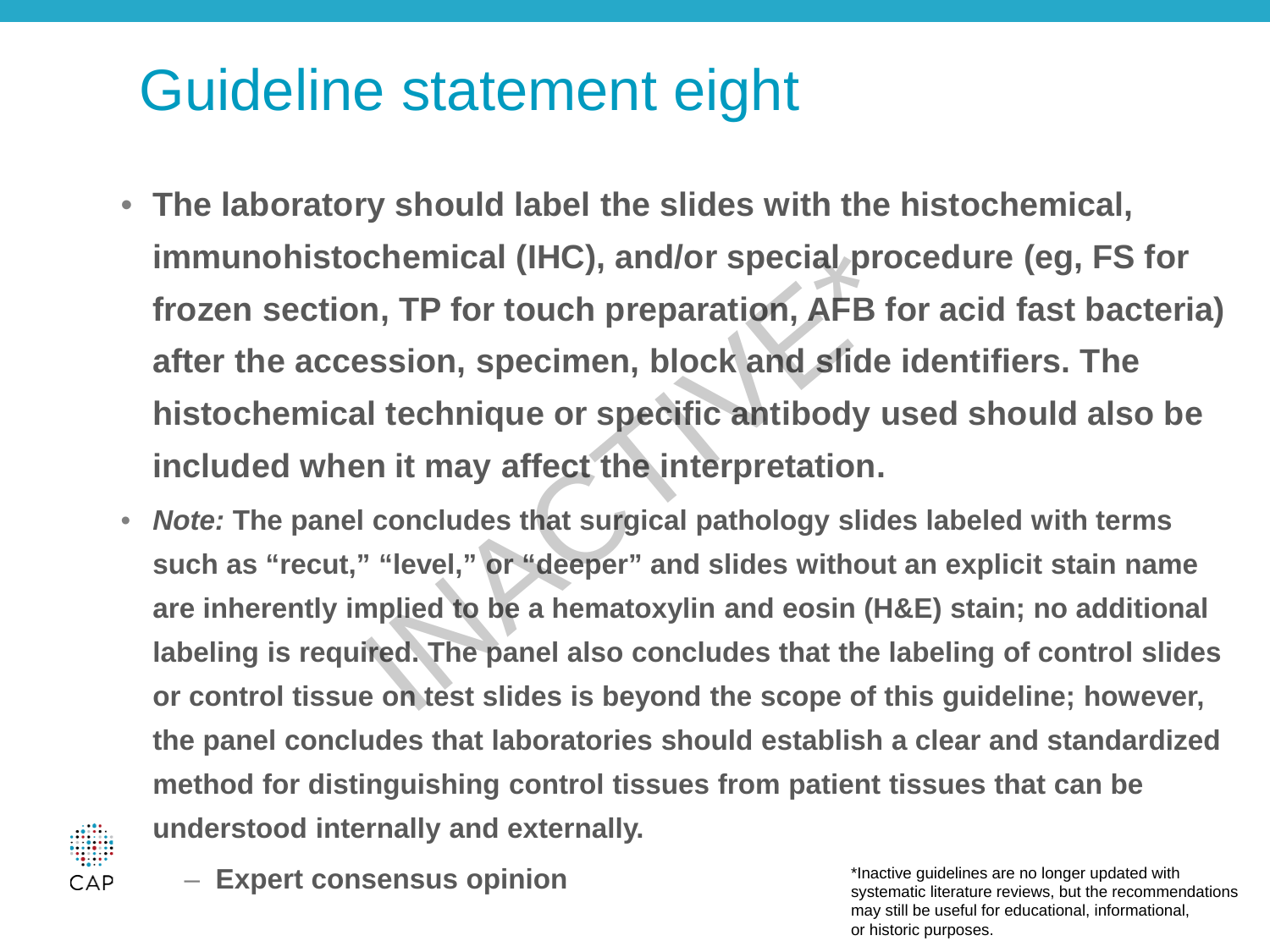Rationale eight | The laboratory should label the slides with the histochemical, immunohistochemical, (IHC) and/or special procedure (eg, FS for frozen section, TP for touch preparation, AFB for acid fast bacteria) after the accession, specimen, block and slide identifiers. The histochemical technique or specific antibody used should also be included when it may affect the interpretation.

- **Clear identification of the stain or procedure on the slide label is essential to ensure that there is no confusion as to what stain procedure has been used** Exercise or specific antibody used shout<br>
Fication of the stain or procedure<br>
to ensure that there is no confus<br>
dure has been used<br>
E" is not necessary for routine p<br>
this is not the stain routinely empt<br>
d be specified
- **Use of "H&E" is not necessary for routine preparations; however, if this is not the stain routinely employed, then that stain should be specified**
- **Proper interpretation of immunohistochemical stains requires knowledge of the antigen target (eg, melanoma, pan-keratin)**



**as many cases lack an internal control**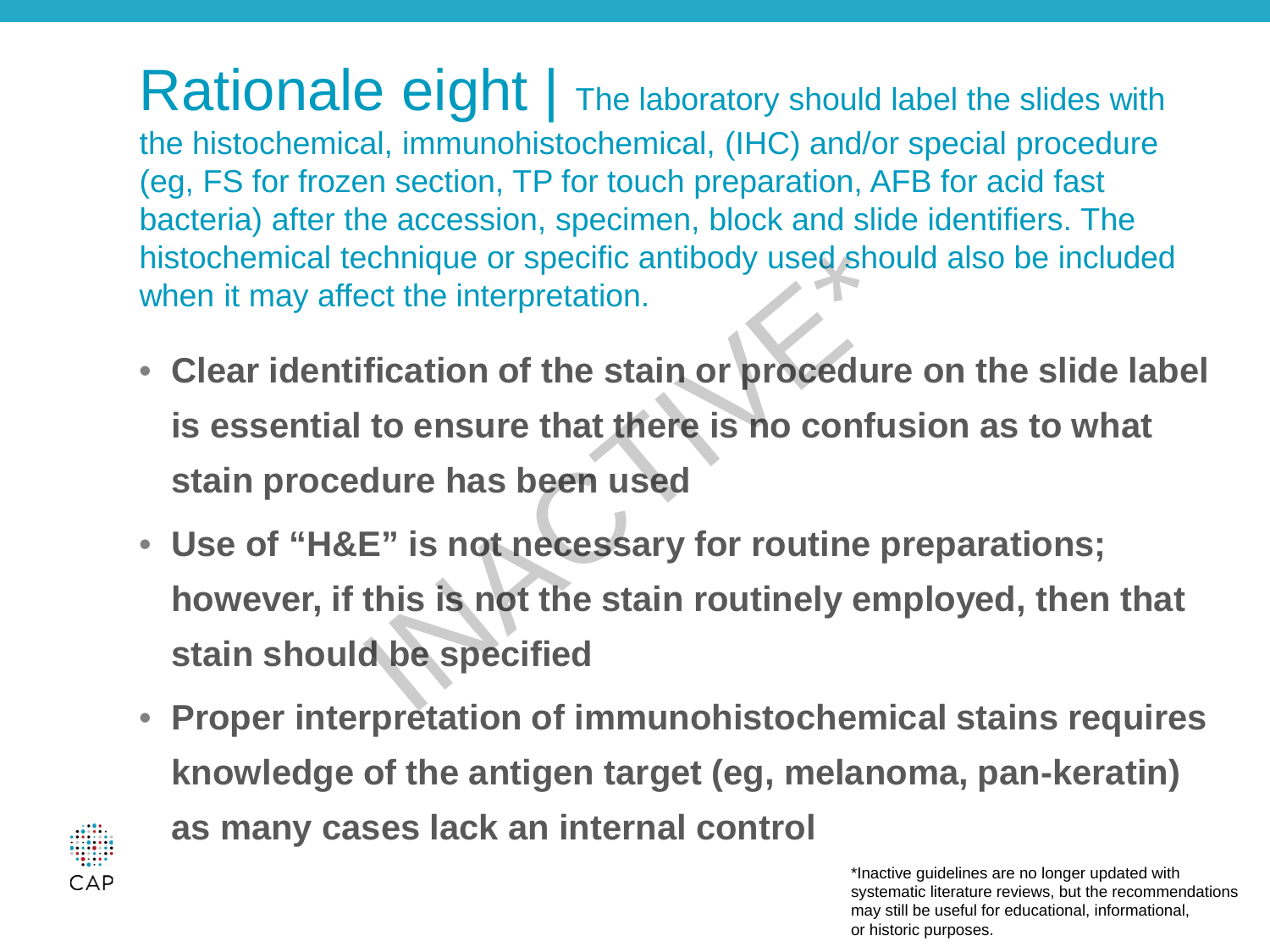Rationale eight continued  $\vert$  The laboratory should label the slides with the histochemical, immunohistochemical (IHC) and/or special procedure (eg, FS for frozen section, TP for touch preparation, AFB for acid fast bacteria) after the accession, specimen, block and slide identifiers. The histochemical technique or specific antibody used should also be included when it may affect the interpretation.

- **It is not necessary to include the histochemical stain technique or antibody clone routinely; however, these additions are recommended when this information may impact the interpretation (eg, "keratin" AE1/AE3 versus "keratin" Cam 5.2, Wade-Fite versus Ziehl-Neelsen)** nistochemical technique or specific antil<br>I when it may affect the interpretation.<br>
ressary to include the histochemi<br>
or antibody clone routinely; howe<br>
re recommended when this inform<br>
interpretation (eg, "keratin" AE1/<br>
- **There is potential for misinterpretation of control tissue as part of the patient tissue; therefore, it is essential that the control tissue should be clearly identified and demarcated from patient tissue, particularly when they are present on the same slide** \*Inactive guidelines are no longer updated with



systematic literature reviews, but the recommendations may still be useful for educational, informational, or historic purposes.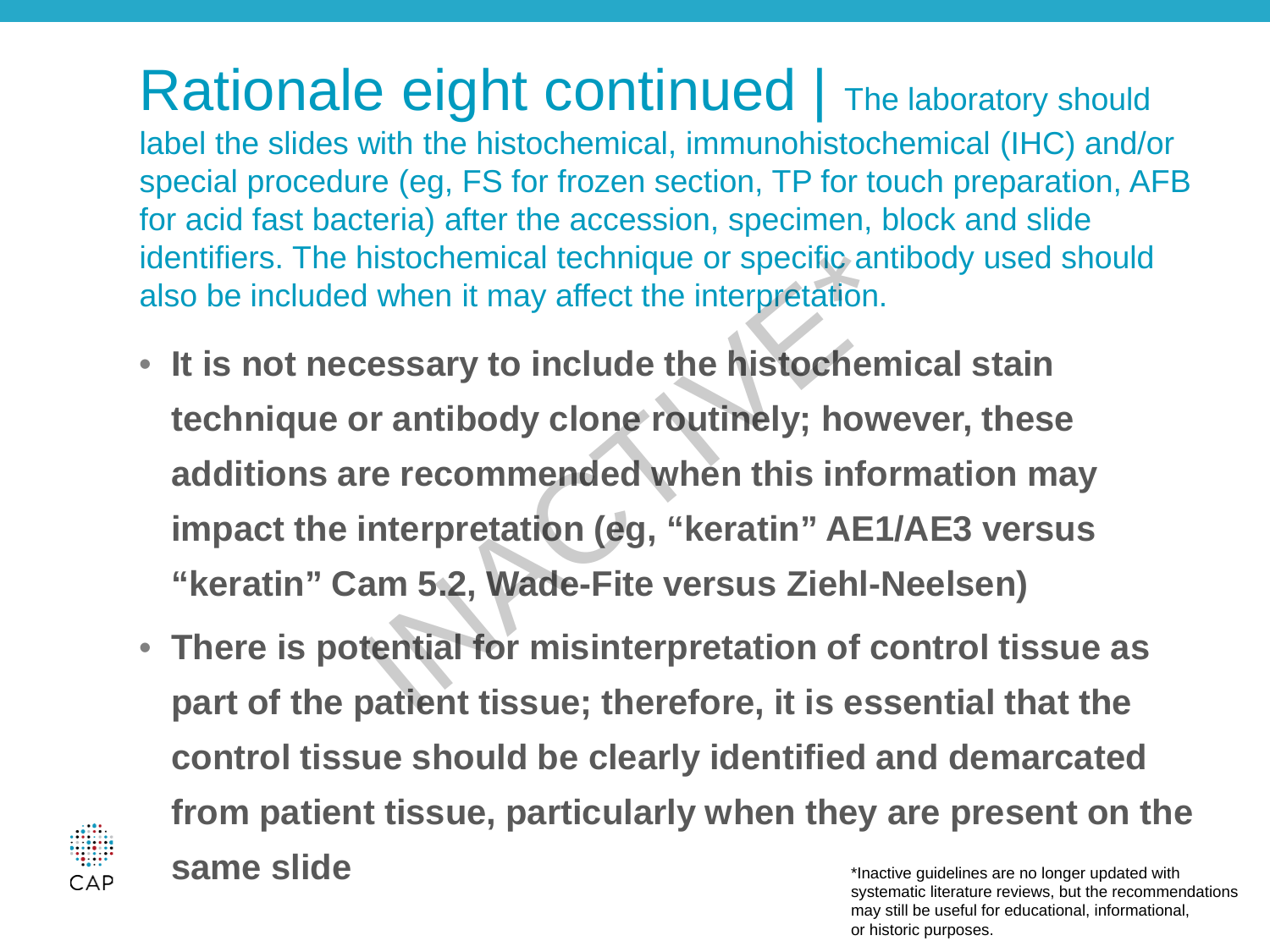#### Guideline statement nine

- **No recommendation is made regarding standardization of abbreviations and conventions.** o recommendation is made regardit<br>
tandardization of abbreviations and<br>
— No recommendation<br>
— No recommendation
	-

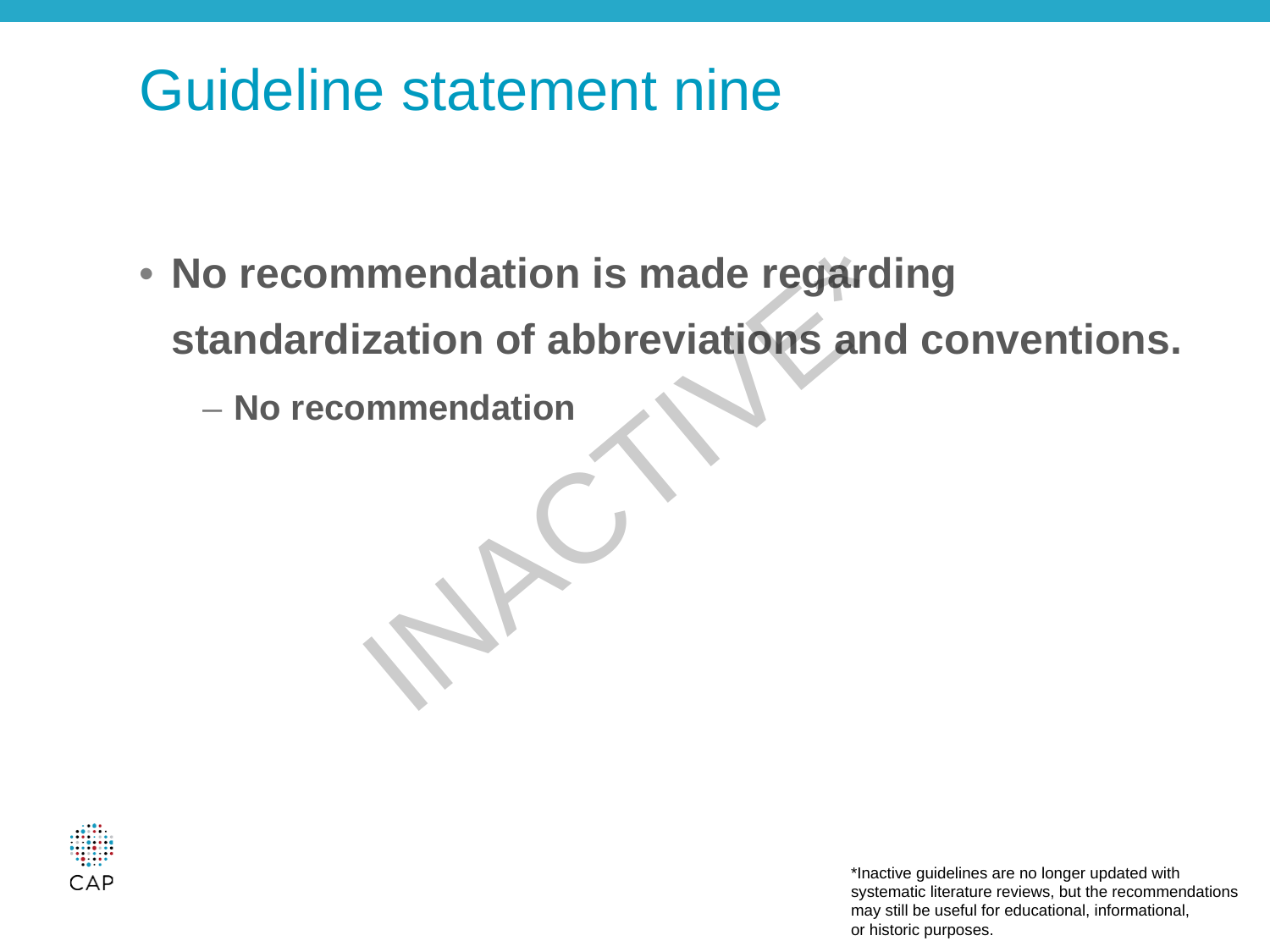#### Rationale nine | No recommendation is made regarding standardization of abbreviations and conventions.

- **Standardized conventions for naming and abbreviations would be desirable in surgical pathology, particularly with regard to histochemical and immunohistochemical stains as this would facilitate interpretation across institutions**  Surgical pathology, particularly with<br>al and immunohistochemical stains are<br>repretation across institutions<br>reptions (eg, Cluster Designations), h<br>pon naming conventions<br>is and the lack of an agency charged<br>g the list of a
- **With few exceptions (eg, Cluster Designations), however, there are no agreed upon naming conventions**
- **In view of this and the lack of an agency charged with maintaining and updating the list of abbreviations, no recommendation is made**
- **Although it is unlikely that universal standardization can be achieved, the Expert Panel strongly endorses the use of standardized naming conventions and abbreviations** *within each institution***, clearly articulated in a policy or procedure, uniformly applied in that institution, and provided to any external clients** \*Inactive guidelines are no longer updated with systematic literature reviews, but the recommendations

may still be useful for educational, informational,

or historic purposes.

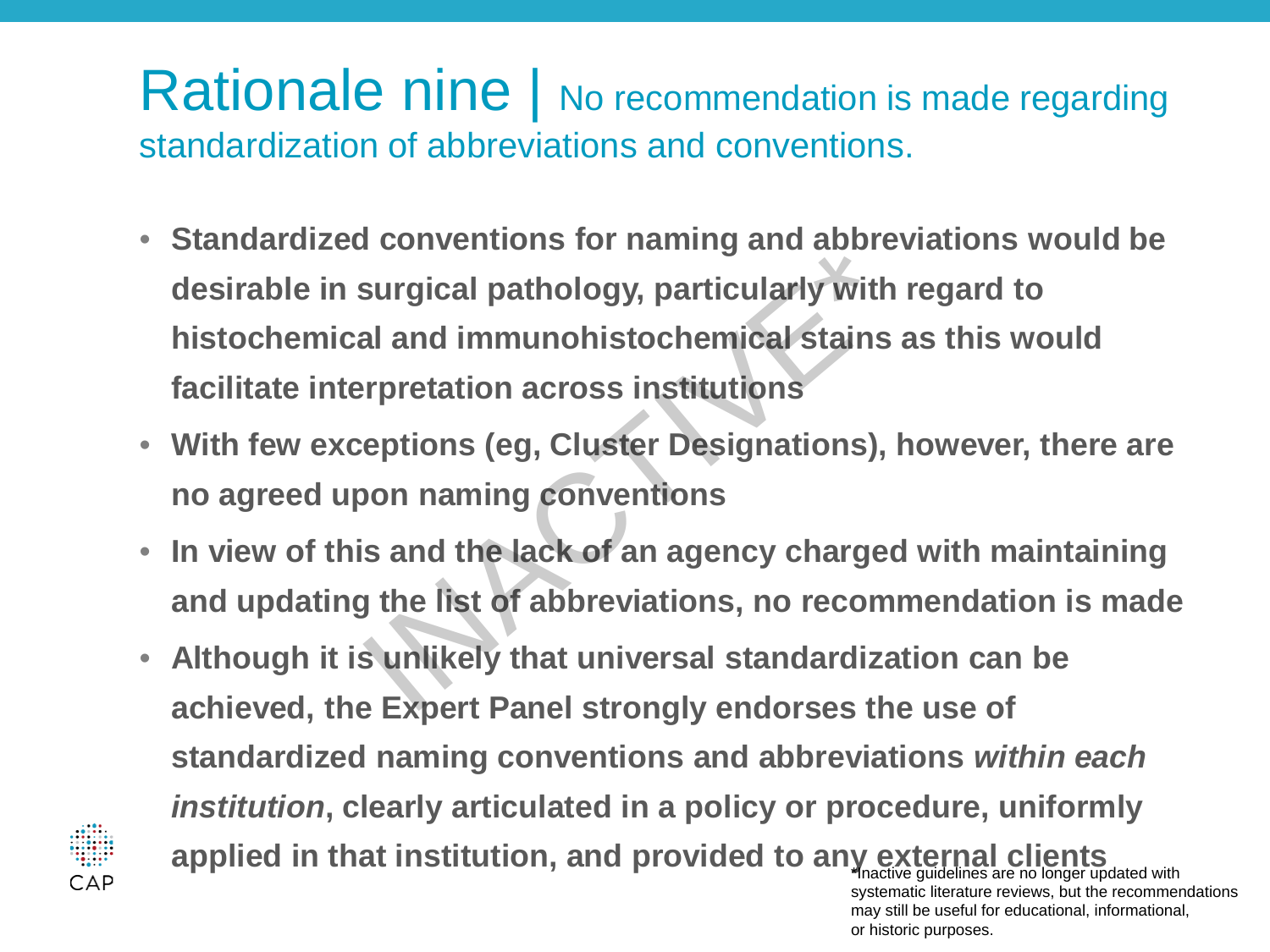#### Guideline statement ten

- **On paraffin blocks, the accession designation should be the most prominent printed element (ie, larger font or bolded) followed by the patient name or other second identifier. As long as the ability to read the accession designation and second identifier is not compromised, additional elements may be included as determined by the laboratory.**  in blocks, the accession de<br>
External the most prominent printe<br>
Internal to the most prominent printe<br>
External identifier. As long as<br>
Exercession designation and s<br>
Internal is not compromised, addition<br>
Internal to the
	- **Expert consensus opinion**

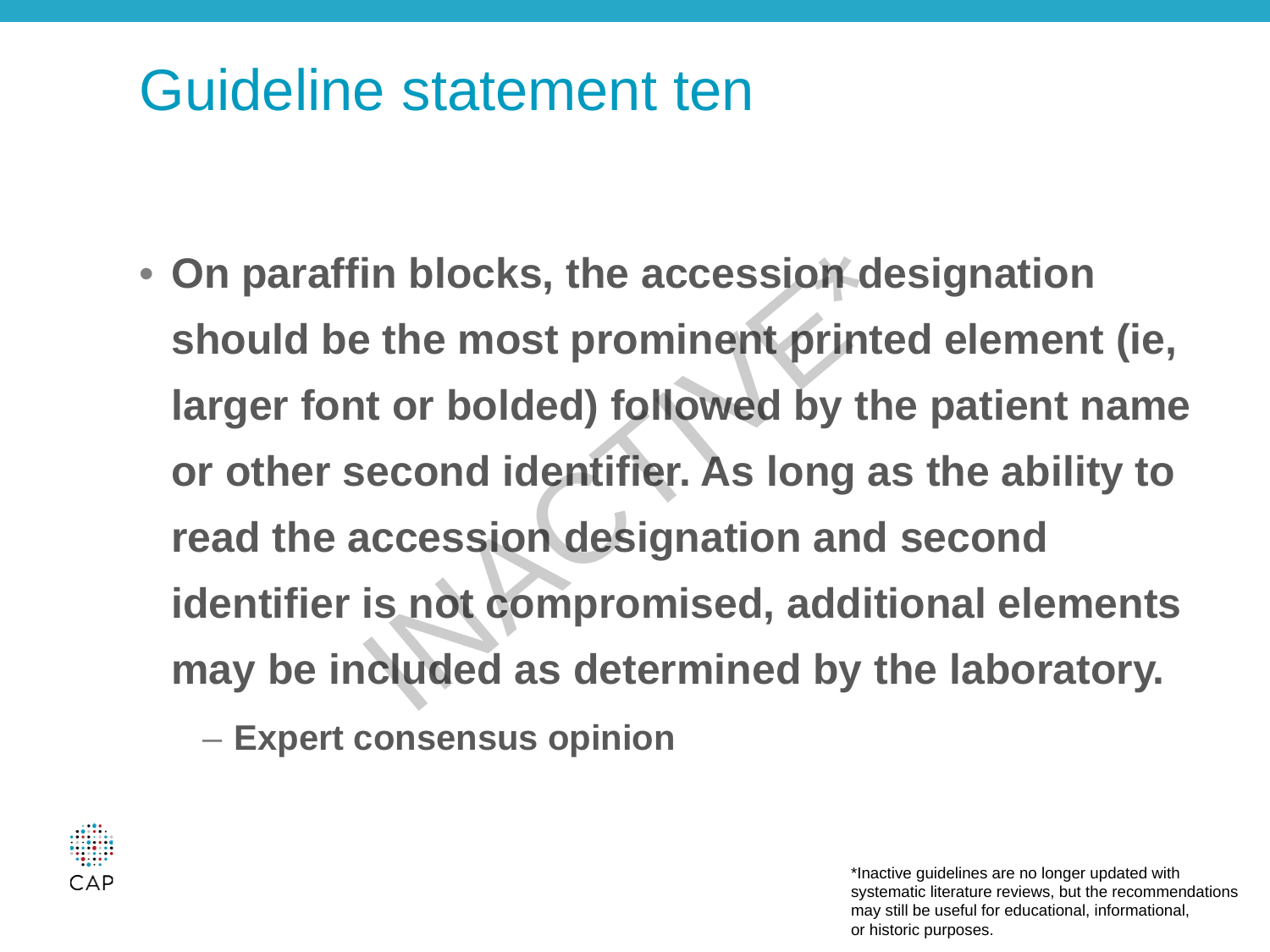Rationale ten | On paraffin blocks, the accession designation should be the most prominent printed element (ie, larger font or bolded) followed by the patient name or other second identifier. As long as the ability to read the accession designation and second identifier is not compromised, additional elements may be included as determined by the laboratory.

- **This guideline statement emphasizes the relative importance of the information of a paraffin block.**
- **The accession designation is most important and should be clearly identified by a larger or bolded font** entifier is not compromised, addition<br>
is determined by the laboratory.<br>
ine statement emphasizes the rel<br>
mation of a paraffin block.<br>
ion designation is most importar<br>
tified by a larger or bolded font<br>
l identifier (pat
- **The second identifier (patient name, MR number, barcode) is the next most important element**
- **Additional elements (eg, tissue type, embedding symbols) should be added only if they do not compromise the visibility**



**of the two primary identifiers**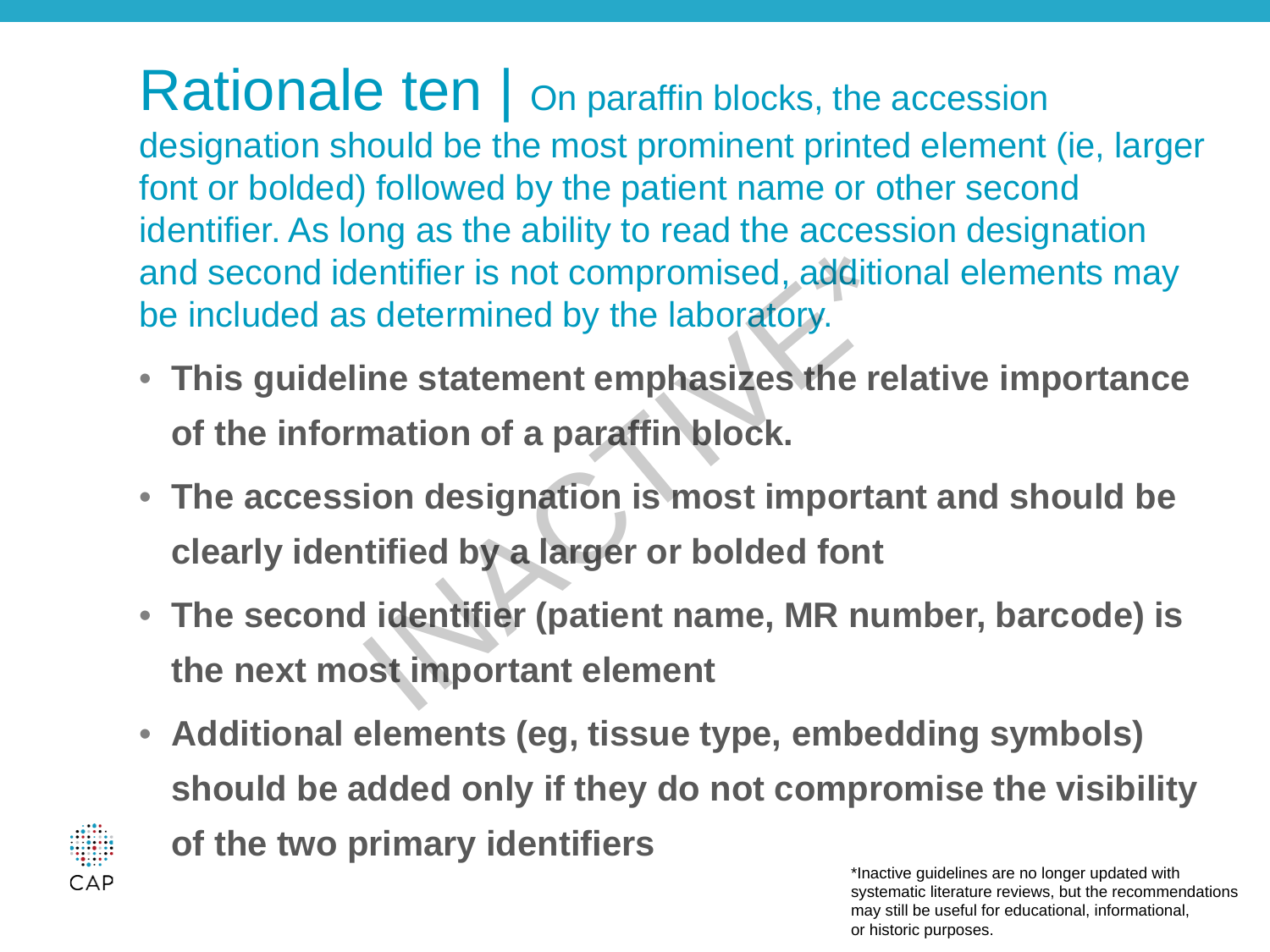#### Guideline statement eleven

• **On microscopic slides, the accession designation should be the most prominent printed element (ie, larger font or bolded) followed by the patient name or other second identifier and stain/procedure name. As long as the ability to read these essential elements is not compromised, additional elements may be included as determined by the laboratory.** scopic slides, the accession<br>
is the most prominent printe<br>
it or bolded) followed by the<br>
is comptomised, additived as determined by the<br>
cluded as determined by the

– **Expert consensus opinion**

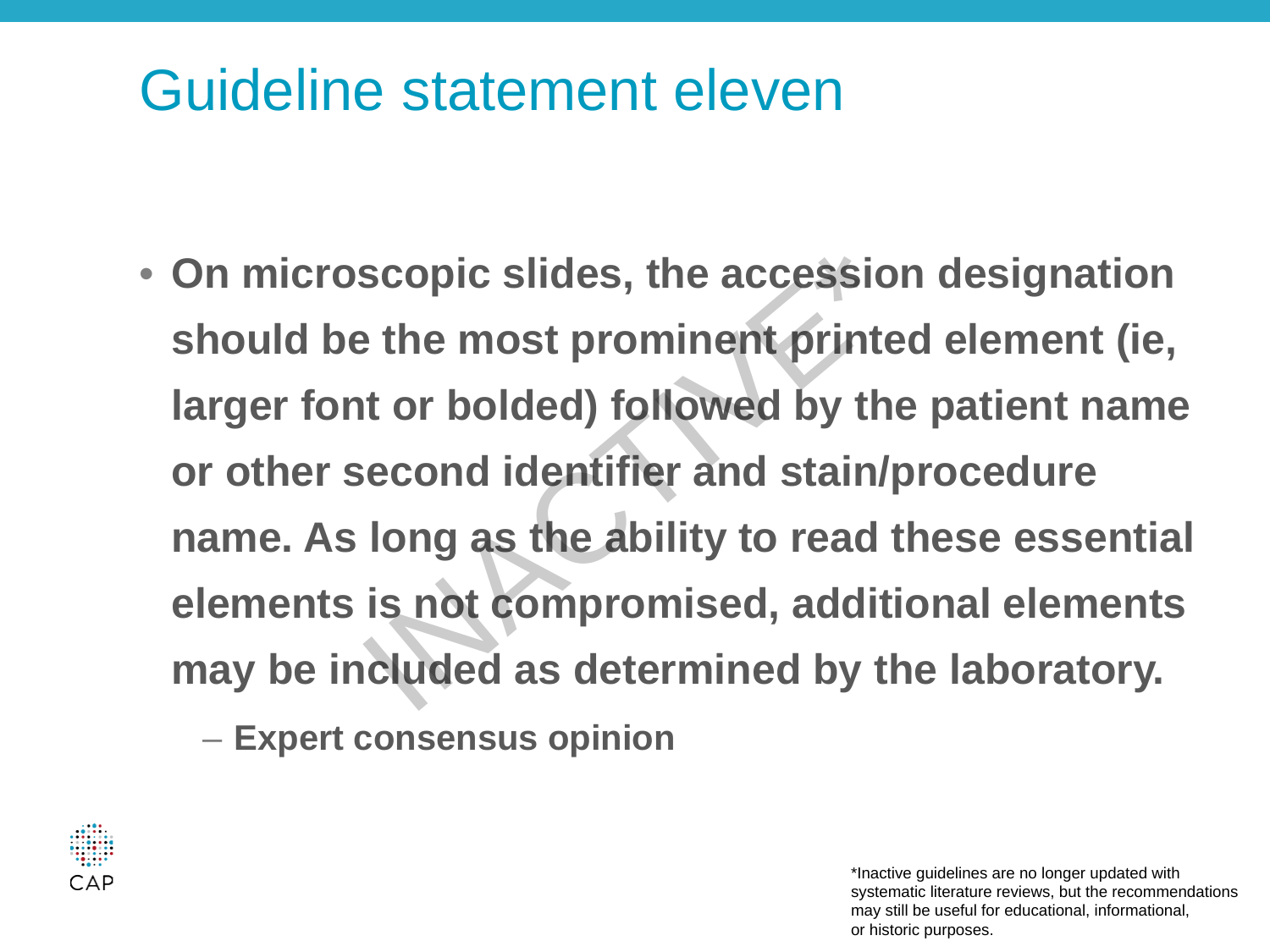Rationale eleven | On microscopic slides, the accession designation should be the most prominent printed element (ie, larger font or bolded) followed by the patient name or other second identifier and stain/procedure name. As long as the ability to read these essential elements is not compromised, additional elements may be included as determined by the laboratory. I elements is not compromised, add<br>ed as determined by the laboratory.<br>ne statement emphasizes the relative<br>on microscopic slides<br>on designation is most important and<br>a larger or bolded font<br>identifier (patient name, MR nu

- **This guideline statement emphasizes the relative importance of the information on microscopic slides**
- **The accession designation is most important and should be clearly identified by a larger or bolded font**
- **The second identifier (patient name, MR number, barcode) is the next most important element**
- **The third essential element is the stain name, if it is not H&E**

CAP

• **Additional elements (eg, tissue type, institution name) should be added only if they do not compromise the visibility of the two identifiers and stain name**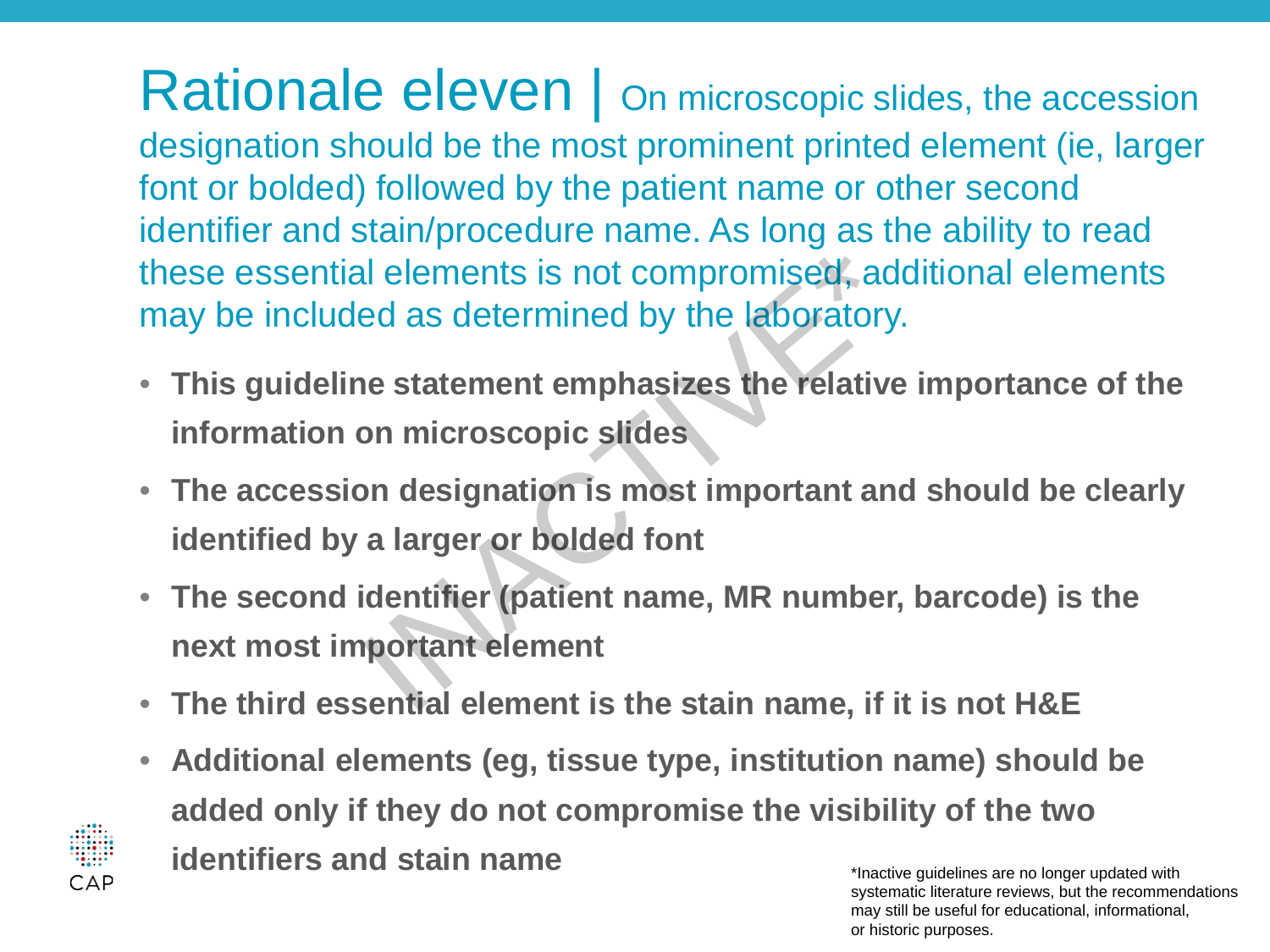#### Guideline statement twelve

• **Laboratories should label blocks and slides received in consultation with their own institution's accession designation. Laboratories should not obscure the original label when relabeling.** Frank provides should label blocks and<br>experience in consultation with their overcession designation. Laboratories<br>bscure the original label when relab<br>- Expert consensus opinion

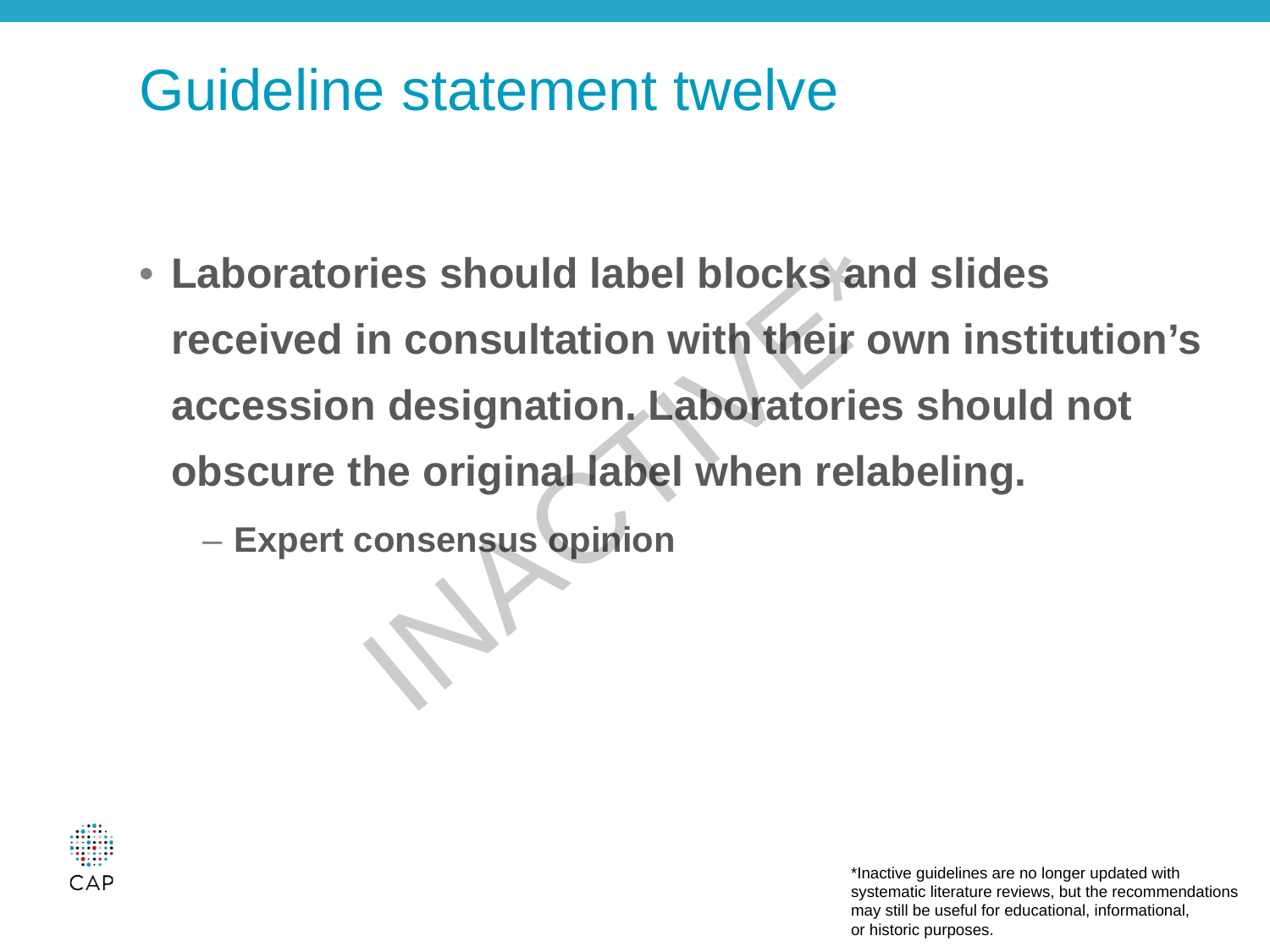Rationale twelve | Laboratories should label blocks and slides received in consultation with their own institution's accession designation. Laboratories should not obscure the original label when relabeling.

- **Labeling outside material with the consulting laboratory's identifier facilitates the ability to track, cross- reference and return the consultation material to the appropriate referring institution** side material with the consulting<br>ilitates the ability to track, cross-<br>nsultation material to the approp<br>e of the consulting laboratory's a<br>provides the referring laboratory<br>ecord of the consultation and a lin
- **The presence of the consulting laboratory's accession designation provides the referring laboratory with a permanent record of the consultation and a link to the consultation report**
- **The original label represents the primary identification of the case material and should not be obscured by the consulting**  \*Inactive guidelines are no longer updated with **laboratory's information** CAP

systematic literature reviews, but the recommendations may still be useful for educational, informational, or historic purposes.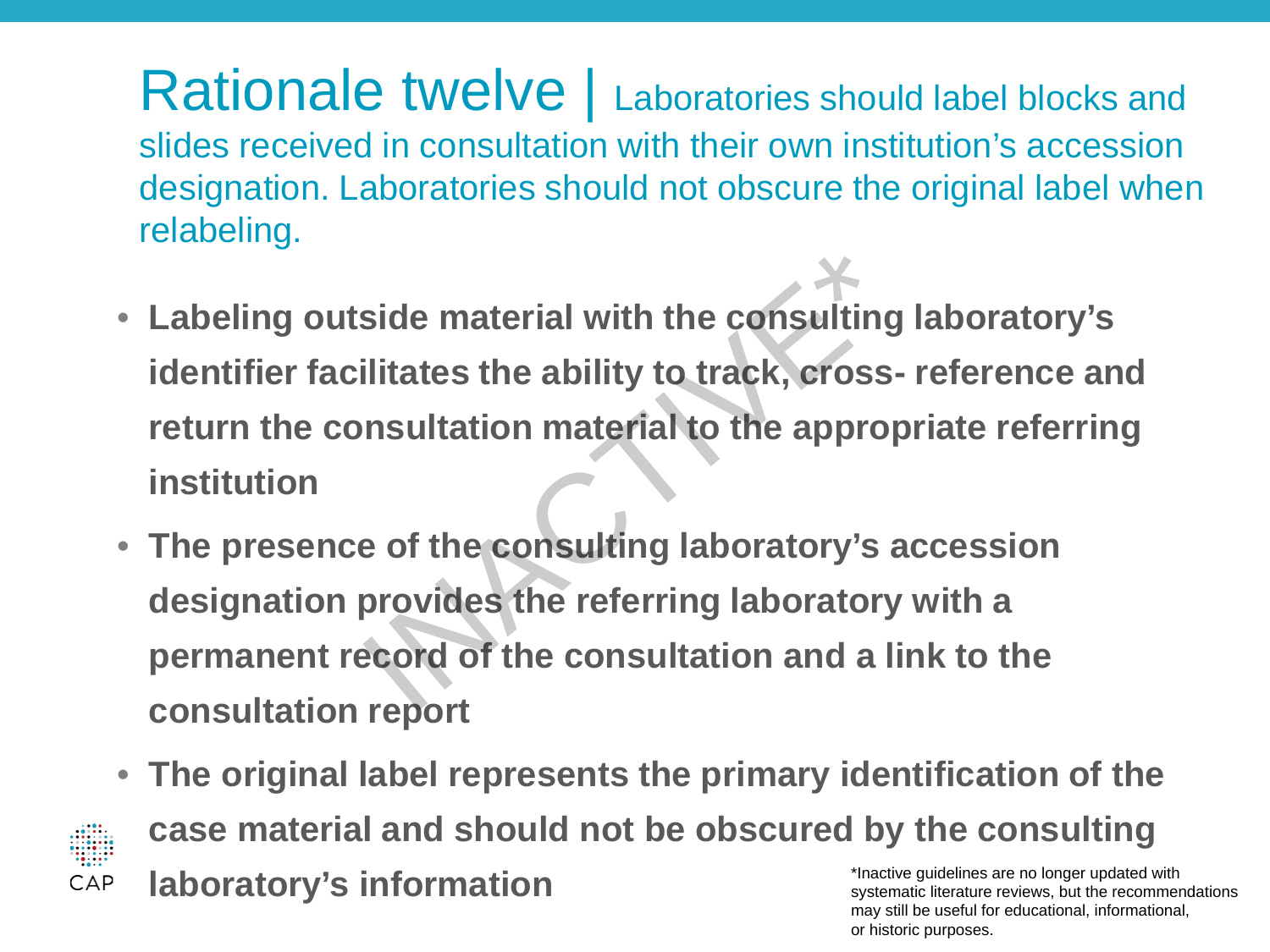#### Conclusion

 $CAP$ 

- **It is common clinical practice for a patient's blocks and/or slides to be shared with external healthcare organizations to obtain consultative diagnostic opinions or to confirm diagnosis prior to treatment**  non clinical practice for a pa<br>des to be shared with exteri<br>ions to obtain consultative<br>or to confirm diagnosis pric<br>ization of labeling format fa<br>ition of patient identificatior<br>stitutions and may avoid er
- **Standardization of labeling format facilitates interpretation of patient identification information across institutions and may avoid error**
- **Current labeling variability across institutions may result in misinterpretation due to unfamiliar labeling formats.** \*Inactive guidelines are no longer updated with systematic literature reviews, but the recommendations

may still be useful for educational, informational,

or historic purposes.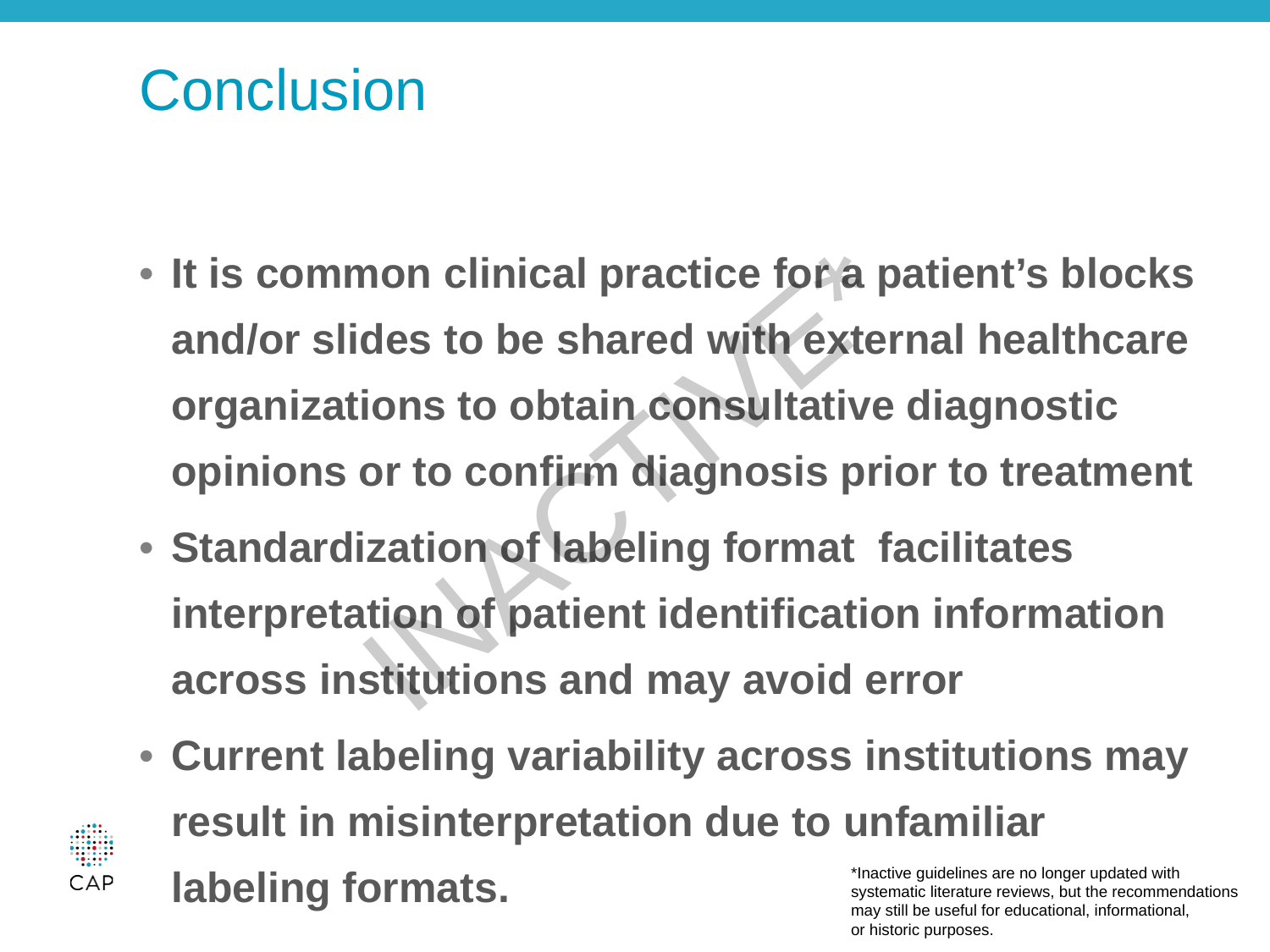#### Conclusion continued

- **Although bar code technology can be helpful for avoiding human error, bar codes are often not interpretable outside one's own institution, limiting their utility when cases are referred elsewhere** Although bar code technology can be<br>avoiding human error, bar codes are<br>interpretable outside one's own instit<br>their utility when cases are referred of<br>The standardization of labeling forma<br>and slides facilitates recogniti
- **The standardization of labeling formats for blocks and slides facilitates recognition of labeling**

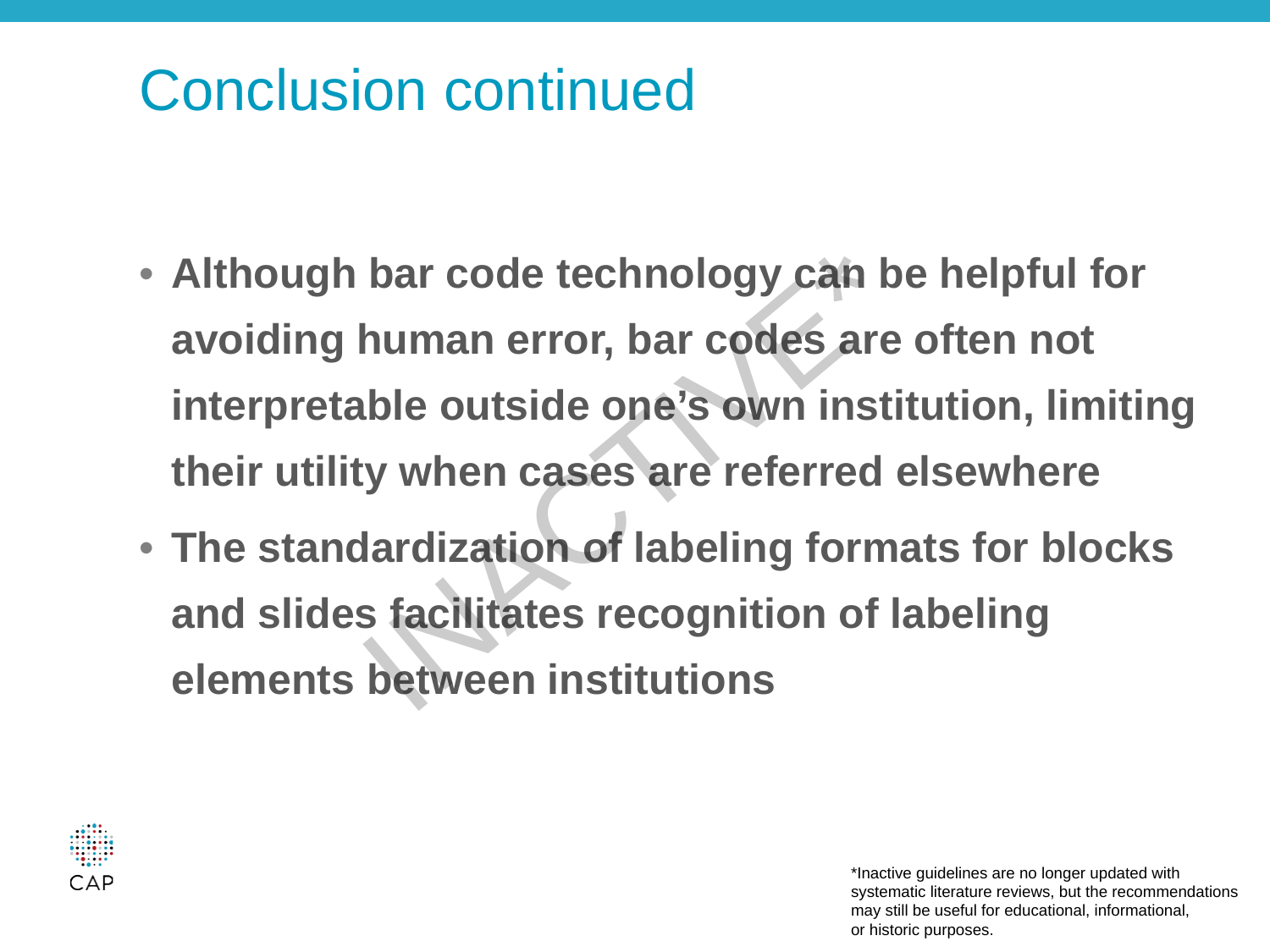#### References

- *Archives of Pathology and Laboratory Medicine*
- **Brown RW, Della Speranza V, Alvarez JO, et al. Uniform labeling of blocks and slides in surgical pathology: guideline from the College of American Pathologists Pathology and Laboratory Quality Center and the National Society for Histotechnology. Arch Pathol Lab Med. 2015;139(12):1515-24. Profile Spenantical Spenantic Spenantic Spenantic Spenantic Spenantic Spenantic Spenantic Spenantic Spenantic Spenantic Spenantic Spenantic Spenantic Spenantic Spenantic Spenantic Spenantic Spenantic**

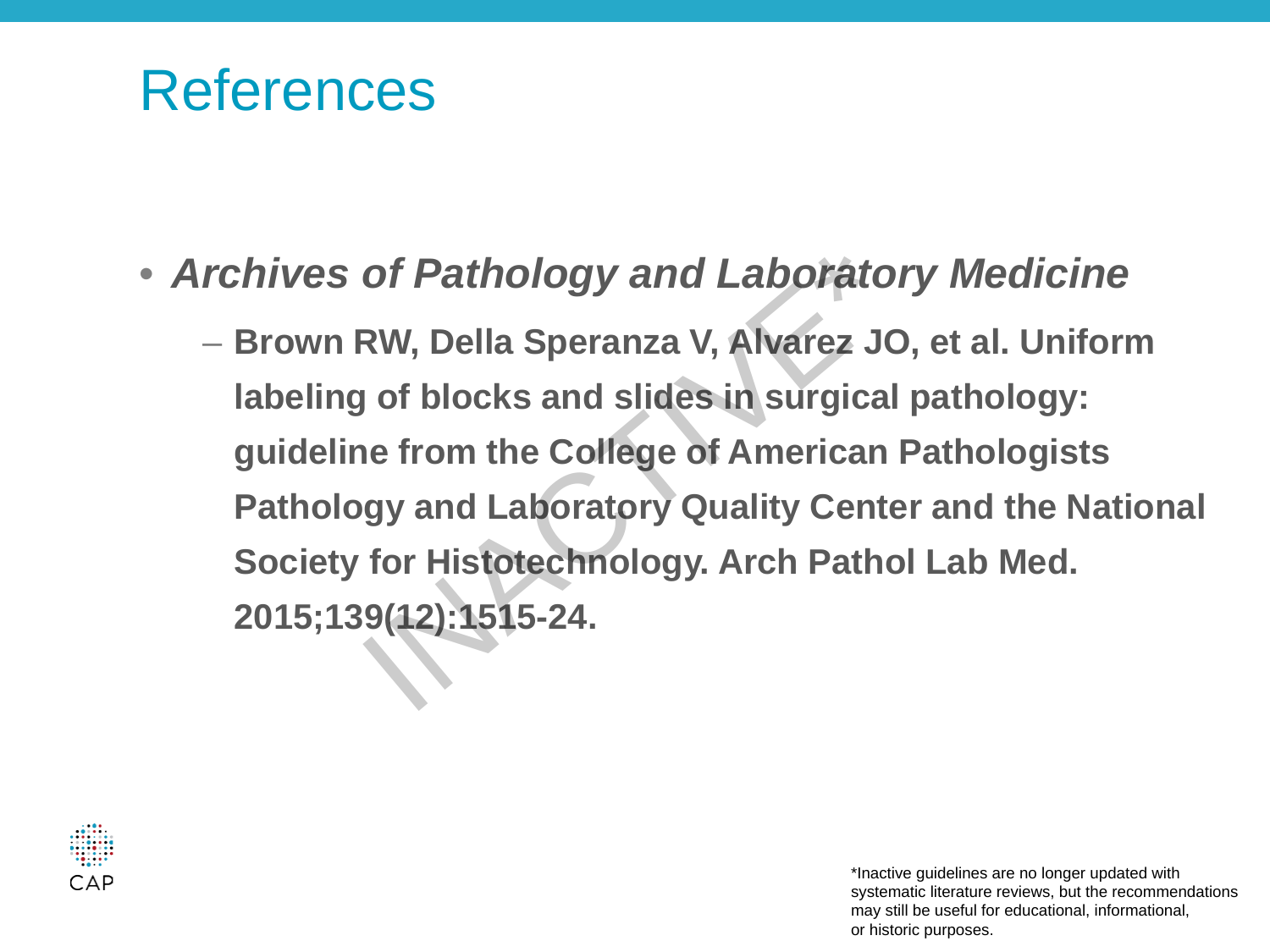## Disclaimer Uniform Labeling of Blocks and Slides teaching PowerPoint copyright

- **Effective April 21, 2015**
- **Copyright of the line-by-line text and the teaching PowerPoint of the Uniform Labeling of Blocks and Slides in Surgical Pathology belongs to CAP.**  oril 21, 2015<br>of the line-by-line text and the tea<br>orm Labeling of Blocks and Slides<br>pelongs to CAP.<br>to reprint manuscript guidelines<br>g, educational or commercial) rec<br>by <u>Archives.</u>
- **Permission to reprint manuscript guidelines text for any purpose (eg, educational or commercial) requires written permission by** *Archives.*
- **The guideline recommendations must be reproduced without modification, edits or changes to text.**